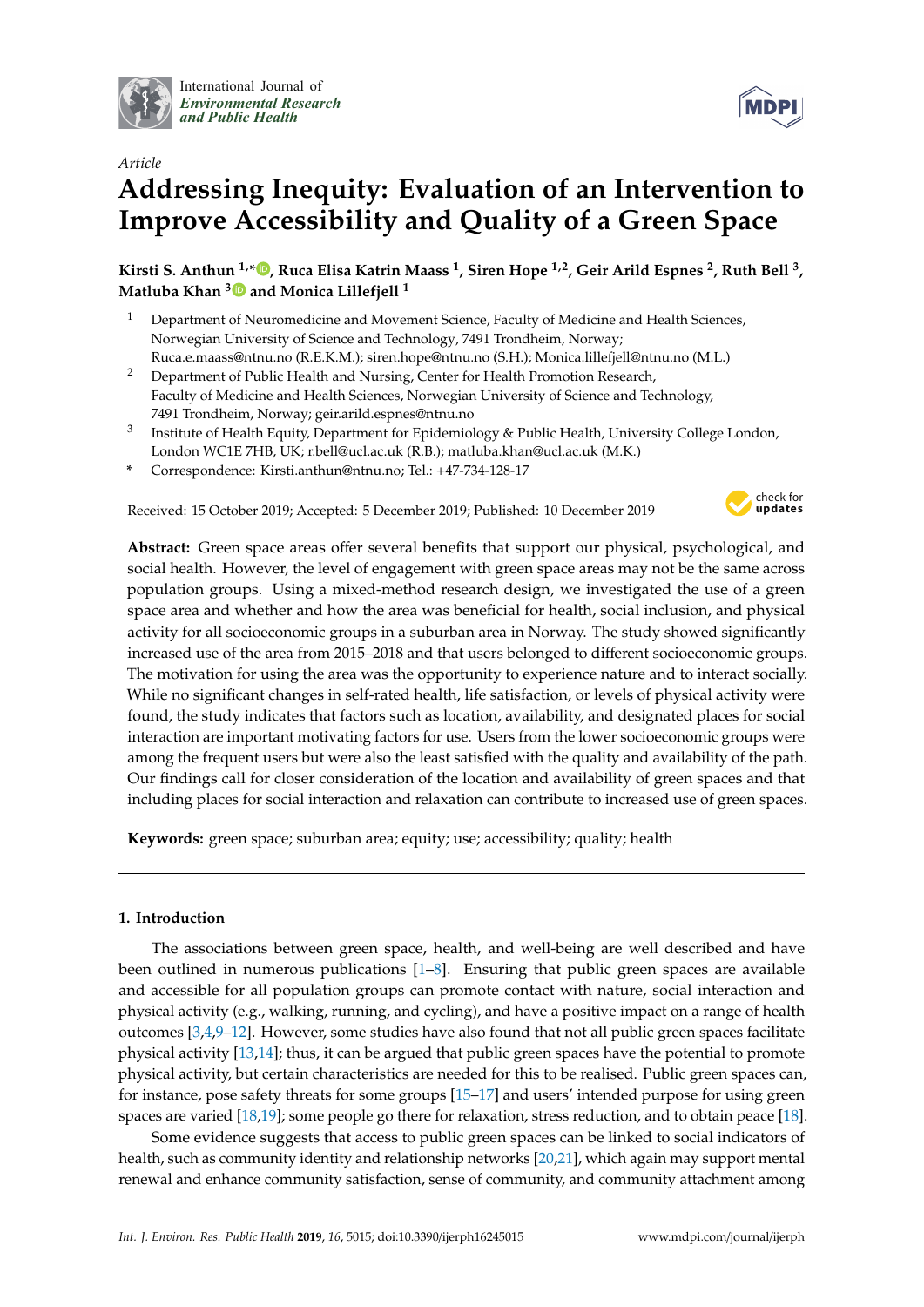residents [\[21–](#page-12-9)[25\]](#page-12-10), and that aesthetic surroundings can improve place attachment, or emotional bonds to a location [\[26\]](#page-12-11).

Research on public green spaces has also devoted much attention towards walking and cycling accessibility in neighbourhoods and the area characteristics around these structures, such as the quality of surface, cleanliness, trees, benches, parks, and safety [\[27](#page-12-12)[–29\]](#page-13-0). Appropriate facilities for walking and biking can promote physical activity both for transport and leisure as well as increased contact among neighbours [\[30](#page-13-1)[,31\]](#page-13-2). Furthermore, living in greener neighbourhoods has been found to create a stronger green space–health association [\[32,](#page-13-3)[33\]](#page-13-4) as well as lower levels of health inequality related to income deprivation [\[34\]](#page-13-5). Studies have also indicated that socioeconomically disadvantaged populations gain particular health benefits from greater contact with and use of green space areas [\[5](#page-11-4)[,10–](#page-12-13)[12](#page-12-1)[,35](#page-13-6)[–38\]](#page-13-7), most likely because this group generally has poorer health and lives in areas with more environmental problems [\[35\]](#page-13-6). This group also tends to be more dependent on local resources [\[9](#page-12-0)[,11,](#page-12-14)[12,](#page-12-1)[34](#page-13-5)[,39\]](#page-13-8) since they have fewer opportunities to travel away from their neighbourhoods of residence. Thus, equitable access to local resources, such as green spaces, can be a potential way to moderate health inequalities associated with socioeconomic deprivation [\[5,](#page-11-4)10-[12,](#page-12-1)[23,](#page-12-15)[36,](#page-13-9)[40](#page-13-10)-42]. It is also the case that providing public green spaces that are inaccessible for socioeconomically disadvantaged groups might result in widening both health and social inequalities [\[12](#page-12-1)[,41](#page-13-12)[–43\]](#page-13-13).

Although results so far show evidence that supports the use of certain urban green space interventions for health, social, and environmental benefits, we still lack knowledge about whether such benefits are equitable across population groups [\[44\]](#page-13-14). The overarching aim of this study was to discover who uses the green space areas and their motivation for doing so, as well as to provide knowledge on whether and how green spaces are beneficial for health, social inclusion, and physical activity for all inhabitants in the community. The study was part of the EU Horizon 2020 INHERIT project (2016–19) working across sectors to achieve triple-wins; improvement in health, equity, and environmental sustainability. The evaluation was grounded in the INHERIT Model [\[45\]](#page-13-15), which combines determinants of environmental health and health equity with theory on behavioural change.

# *Context*

This study was conducted in the context of a municipality in Norway with a population of approximately 14,000 displaying a variety of settlements ranging from urban to rural. The Malvik path is a green space area with a three-km-long cycling and walking path along the coast in the municipality of Malvik. Before 2015, the path was only a narrow footpath along an old, abandoned railway track. The footpath connected a residential area with the municipal city centre and went along the coast. It was used by inhabitants moving between the community at one end and the municipal city centre at the other, as well as by those who wanted to go fishing or swimming in the sea. In 2012 it was decided, based on feedback from the inhabitants of the municipality, to build a more accessible walking/biking path on the old railway track, thus enabling improved access to both green space and the sea. During the process of planning, designing, and implementing the path, the municipality administration used inclusive methods to involve and engage the population. The new, improved path was officially opened in June 2016, though by then it had been opened for use for two months. Along the new path, which is much wider than the former footpath, there are now designated places for social interaction, fishing, playing, and barbecuing. Benches have been placed along the path, inviting people to rest and admire the scenery. To create a better sense of place, information boards on local wildlife and history and a selection of historical artefacts have been installed at the side of the path [\[46,](#page-13-16)[47\]](#page-13-17). Moreover, the path has been designed according to the principles of universal design (defined by the Norwegian Disability Act of 2005), meaning that the design and composition is so that it can be accessed and used by all people regardless of their age, size, ability, or disability. The surface is flat and firm, and at each end, there are toilet facilities and designated areas for parking.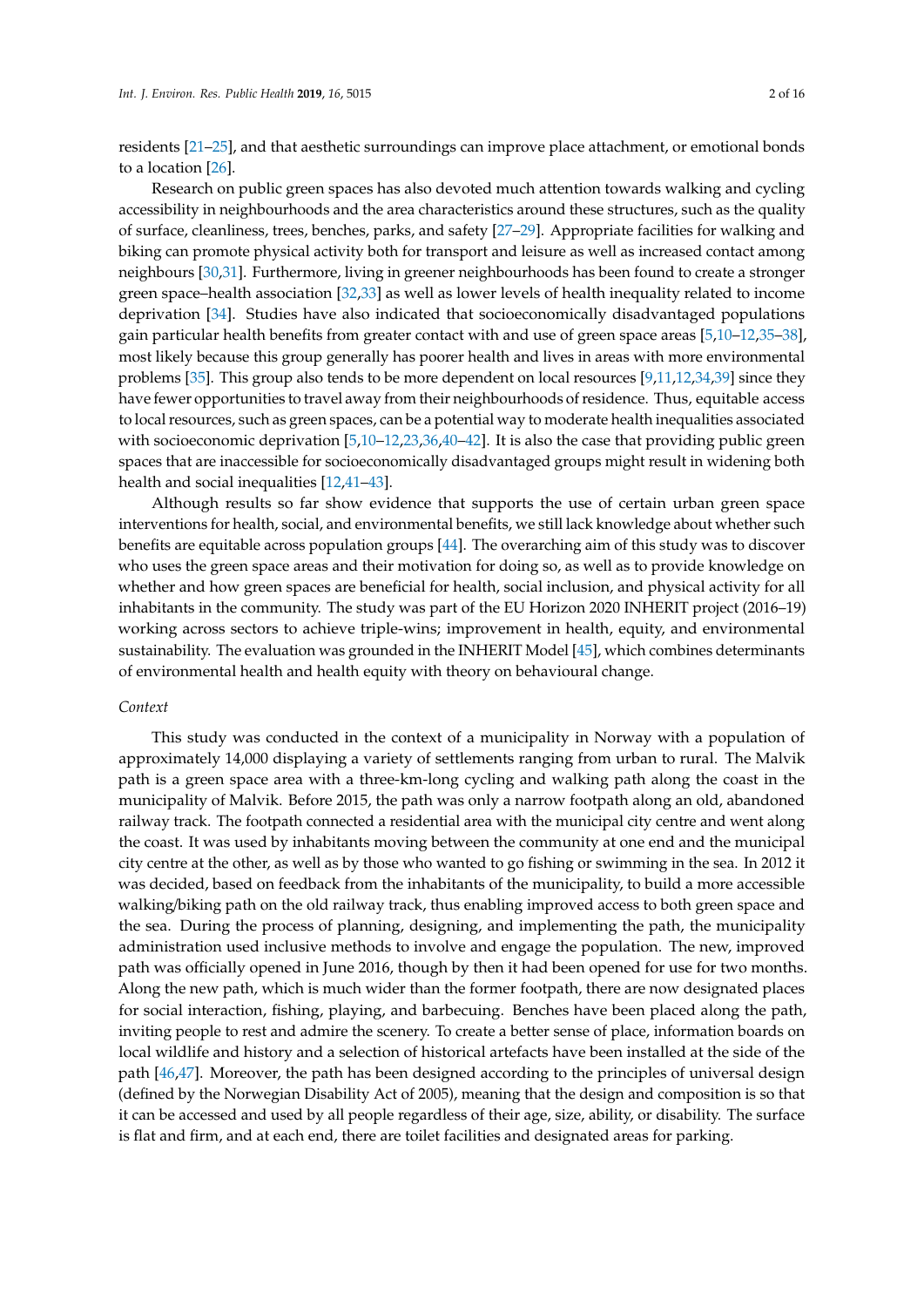# **2. Materials and Methods**

A mixed-method research design [\[48\]](#page-13-18), combining a quantitative component consisting of counting data, questionnaire surveys, and registry data with a qualitative component of structured interviews, is applied to provide relevant and sensitive evidence on use, user groups, motivation for use, and possible social and health benefits. This included: (1) a digital counter that registers the number of passings on the path each day; (2) a population survey conducted among inhabitants in the municipality of Malvik; (3) structured, on-site interviews with users of the path; and (4) a short survey completed by users of the path.

## *2.1. Digital Counter*

A digital counter, PYRO box from Eco Counter (https://[www.eco-compteur.com](https://www.eco-compteur.com/en/resources/)/en/resources/), that registers each passing at the path was set up in October 2015, prior to the official opening of the renewed path (June 2016). The PYRO-Box (Eco-Counter, Montreal, QC, Canada) is a people counter using passive-infrared, pyroelectric technology that is suitable to count both cyclists and pedestrians. The digital counter has registered the number of passings on the path each day since October 2015, and all registrations from then through to the 31 December 2018 were included in the study (altogether 37.5 months). By use of Eco-Visio data analysis platform 5 (https://[www.eco-compteur.com](https://www.eco-compteur.com/en/produits/eco-visio-range/eco-visio-5/)/en/produits/ [eco-visio-range](https://www.eco-compteur.com/en/produits/eco-visio-range/eco-visio-5/)/eco-visio-5/), the digital counter data was organised into daily averages based on weekdays/weekends, monthly average, busiest day of the week, and busiest days of the period.

## *2.2. Population Survey*

This study draws on register data from two population surveys conducted in 2014 (before the path was opened) ( $n = 989$ ) and in 2018 (two years after the opening of the path) ( $n = 2,072$ ) [\[41,](#page-13-12)[47\]](#page-13-17). All participants were adult residents in the municipality (≥18 years old). Data were collected using the Select Survey online platform. The population register database is ethically approved by the Norwegian Data Protection Authority (11/00881-2/BSO). The survey includes demographic and socioeconomic data, such as age, gender, income, and education, as well as data on area of residency. It also contains data on self-rated health, life satisfaction, neighbourhood social capital [\[49\]](#page-14-0), physical activity, use of and satisfaction with availability, and quality of neighbourhood resources (seaside, woodlands, walking/biking paths). The survey asks specifically about the use of the Malvik path, which is the object of investigation in the current study, though the sample is spread across the whole municipality of 168.44 square km. The following variables from the population survey were included in this study: Gender was coded as a binary variable  $(1 = \text{female}$  and  $2 = \text{male})$ . Income (the total household income) was measured categorically based on five intervals, with 'more than 1.5 million NoK' as the highest category (one Norwegian krone is approximately10 Euro). Education was measured using five categories ranging from 'primary school' to 'higher education, more than 4 years'. Self-rated health (SRH) was measured as a single item on a four-point Likert scale ranging from 'very good' to 'poor'. SRH represents a validated measure that is widely used (for example, in the large Norwegian HUNT study) (The Nord-Trøndelag Health-study: the HUNT study is one of the largest health studies performed. It is a database of questionnaire data, clinical measurements, and samples from a county's inhabitants from 1984 onwards. See https://[www.ntnu.edu](https://www.ntnu.edu/hunt)/hunt) and that has been linked to a variety of health outcomes, including mortality [\[50](#page-14-1)[,51\]](#page-14-2). Life satisfaction (LS) was measured through a single item, 'Considering your life at the moment, would you say that you by and large are satisfied with life, or are you mostly dissatisfied?'. Answers were given on a five-point Likert scale ranging from 'very satisfied' to 'very dissatisfied'. This question is a validated measure of life satisfaction frequently used in national and international studies [\[51\]](#page-14-2). Neighbourhood social capital (NSC) was measured through agreement on seven statements, such as, 'I feel safe in my neighbourhood' and 'Generally, people do thrive here' [\[51\]](#page-14-2). Answers were given on a five-point Likert scale ('totally agree' to 'totally disagree') and are indicated by the sum score on all variables (range 7–35, with higher scores indicating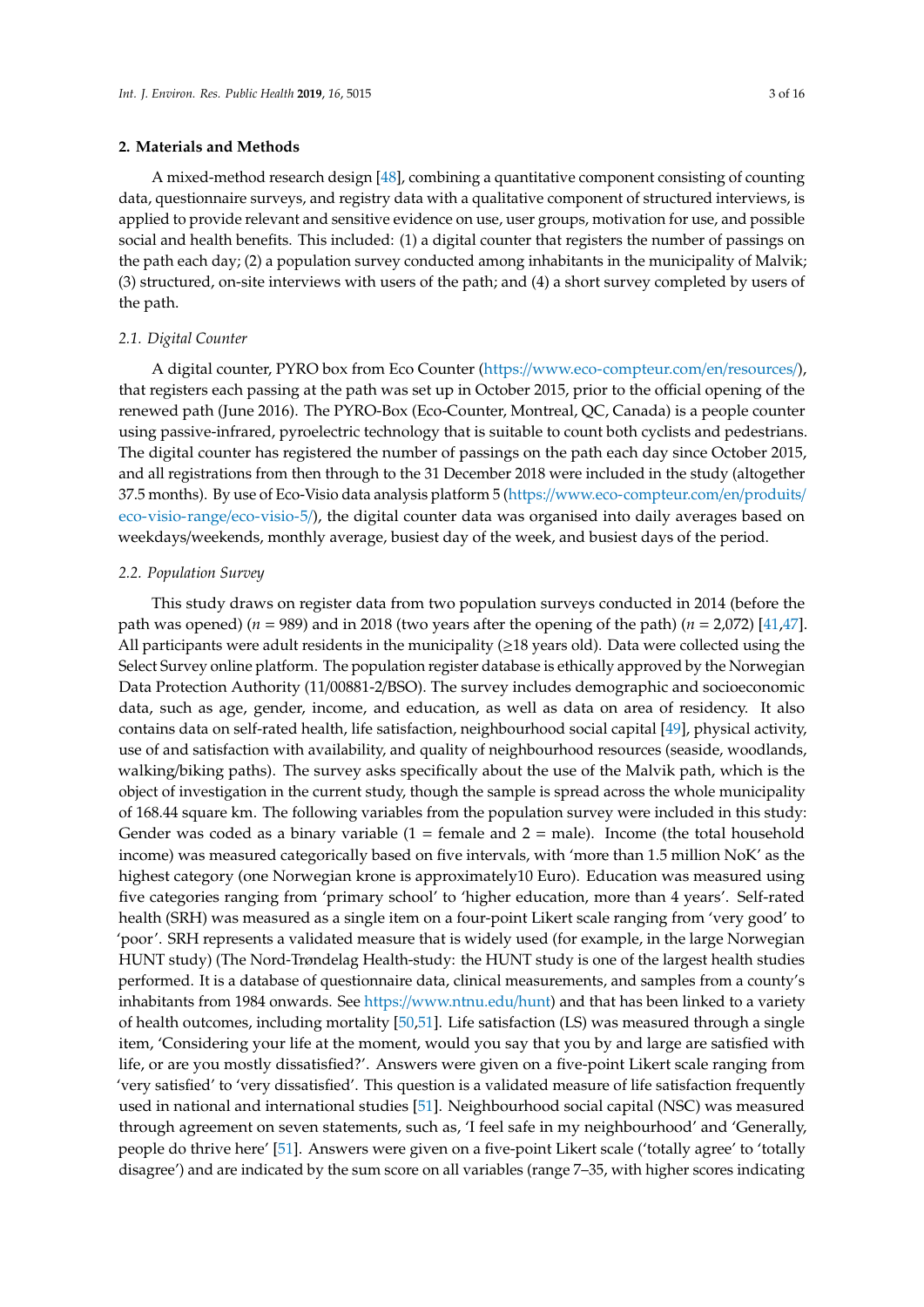higher NSC). Physical activity was measured by frequency  $(1 = \text{less than once a week}, 2 = \text{once a}$ week,  $3 = 2-3$  times a week,  $4 =$  almost daily), intensity  $(1 =$  low intensity, no sweating,  $2 =$  middle intensity, 'I get short of breath and sweaty',  $3 =$  high intensity, 'I exhaust myself)', and duration  $(1 =$  shorter than 30 min,  $2 = 30$  min to 1 hr,  $3 =$  longer than 1 hr). Satisfaction with the availability and 'quality of neighbourhood resources' was measured using single items describing assessments of outdoor facilities (nature contact and seaside facilities), facilities for physical activity, and cycle paths. The respondents were asked to assess the Malvik path specifically. Responses were evaluated on a five-point Likert scale ranging from 'very satisfied' to 'not satisfied at all'. Use of facilities was measured on a similar five-point Likert scale, ranging from 'not at all' to 'very often'. The internal consistency, measured using Cronbach's alpha, was satisfying for all variables included.

Population data were analysed using SPSS Statistics software (IBM, Oslo, Norway) for Windows, version 22. To examine whether the path was beneficial for health, social inclusion, and physical activity for all groups of citizens, descriptive and comparative analyses were conducted on sociodemographic background variables (including age, gender, household income, level of education, as well as census tract) and on various outcome variables, such as self-rated health (SRH), life satisfaction, thriving in the municipality, neighbourhood social capital (NSC), and physical activity levels (frequency, intensity, and duration). Satisfaction with availability and quality of neighbourhood resources (woodlands, seaside, arena for physical activity, and walking/biking paths) as well as the use of these resources were also described. All these variables were assessed and described both in the survey conducted in 2014 (before the construction of the new path) and in the survey conducted in 2018 (after construction). Comparative analysis was applied to look for changes in these variables between the two times of measurement. Moreover, satisfaction with availability and quality as well as the use of the path were included in the evaluations.

To determine whether all groups benefited from the path and to examine determinants for the use of the path, a descriptive analysis of the group who reported that they used the path 'very often' (*n* = 200) was conducted. Additionally, perceptions and use of the path were assessed according to household income to ensure a focus on socioeconomic differences.

Next, included variables were checked for their correlation with the measurement of the use of the path through a Pearson's correlation analysis. Significant correlations were then included in a stepwise regression analysis. In the first step of the regression analysis, gender, age, education, and income were entered to assess how personal characteristics influenced the use of the path and to apply these as control variables in later steps of the analysis. For the second step, all included variables (age, income, thriving, NSC, satisfaction with availability and quality, as well as the use of nature and seaside facilities, facilities for physical activity, and cycle paths) were entered into the model simultaneously. This was done to highlight and control for relationships between potential predictors and to gain a clearer picture of how the use of the path could be facilitated.

#### *2.3. Structured On-Site Interviews*

In September 2018, short, structured interviews were conducted along the Malvik path with fourteen adults (male *n* = 3) aged thirty-two to seventy-three (mean age 51.2, SD 14.7). Inspired by a similar study by Schipperijn, Hansen, and Rask [\[52\]](#page-14-3), the interviewees were asked: (1) How far have you travelled to get to the path? (2) What do you think of the idea of developing the path? (3) What do you particularly like about the path? (4) What do you not like about the path? (5) What do you use the path for? Data from these interviews provided some insight into who the users were (local/non-local residents), their motivation for using the path, and what types of activities they engaged in when using the path. All fourteen interviews were recorded and transcribed verbatim. Transcripts were cleaned, removing unusable 'fillers' (i.e., issues that were unrelated to the topic at hand and small words that contain no meaning) [\[53\]](#page-14-4). Interviewees' answers were then summarised and tabulated using summative content analysis [\[54\]](#page-14-5).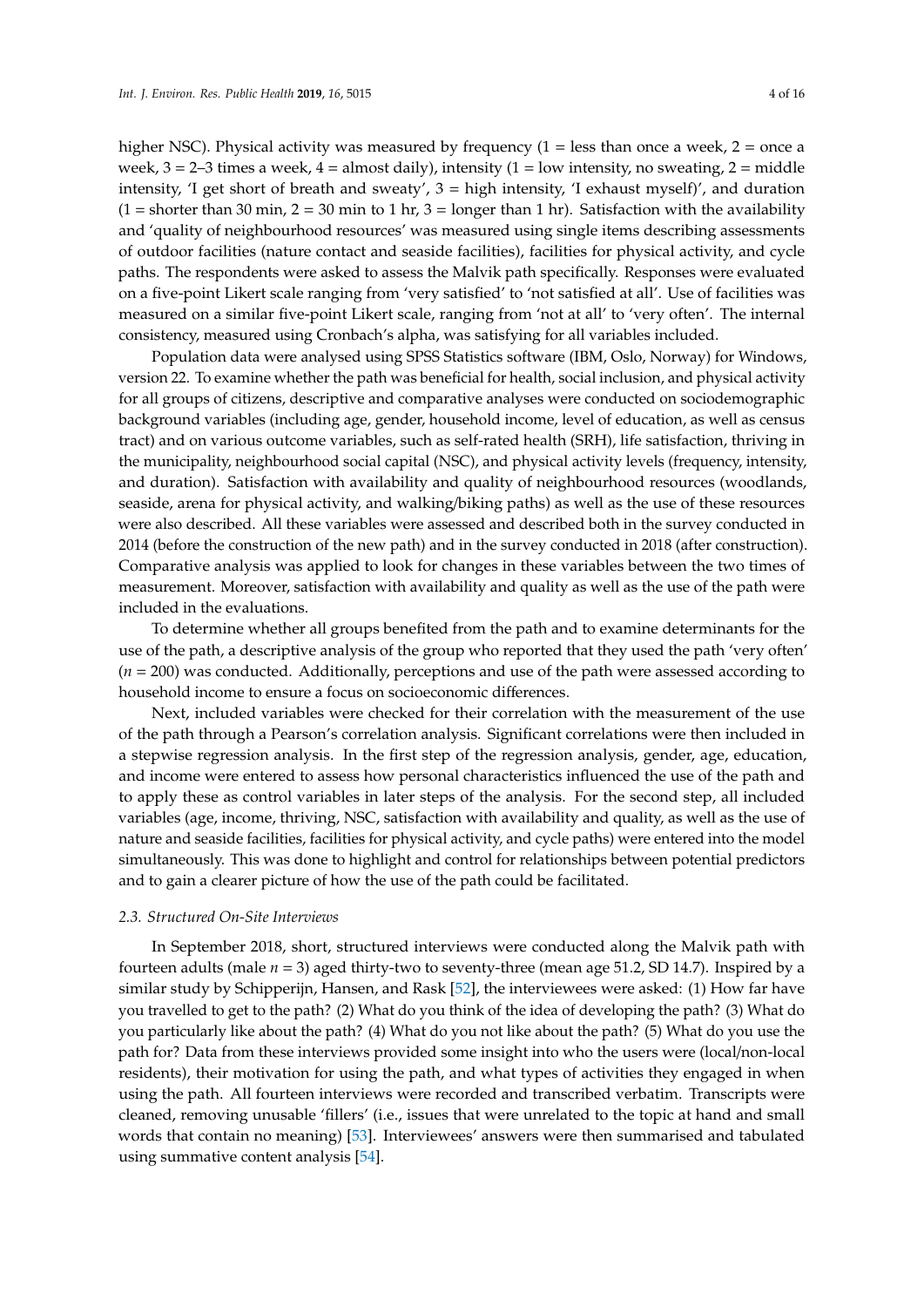# *2.4. Short On-Site Survey*

A short on-site survey was conducted on the path in October 2015 (before the path was officially opened) and in February 2017. Representatives from residents' associations conducted the survey and approached random users on the path and asked if they would like to participate in the survey. Those who accepted answered the survey on-site and handed it back to the representatives from the residents' association. In 2015, the survey was conducted during three weekdays, two days during after-work hours (between 16:00 and 19:30), and one during mid-day (from 10:00 to 14:30). In 2017, the survey was conducted on two weekend days (from 11:00 to 14:00) and two weekdays (from 16:00 to 19:30 both days). In the first iteration, there were 142 respondents (54.9% female, mean age 46.4), while in the second iteration, there were 48 respondents (58.3% female, mean age 42.8). This survey assessed demographic data (gender, age, and level of education) and answers to the questions, How often have you used the Malvik path the last seven days? And Why do you use the path? Data were summarised using simple descriptive statistics. The dimensions 'level of education' was cross tabulated with how often respondents use the path per week (the fixed options were 1–2 times, 3–4 times, 5–6 times, 7 or more). Respondents' answers to the open-ended question 'why I use the path' were provided in free text where respondents listed several reasons. The reasons for use from the 2015 survey and the 2017 survey were summarised and listed according to the frequency of mention, using a summative content analysis [\[54\]](#page-14-5). Similar phrasing was categorised as belonging to the same category. For instance, statements such as 'because I love the scenery and nature' and 'I use it to enjoy the nature along the path' were put in the same category given the title 'experience nature and view'.

# **3. Results**

The results described in this section draw on the quantitative and qualitative data collected. The results are presented separately according to the type of data collection.

#### *3.1. Digital Counter*

As shown in Table [1,](#page-4-0) the number of people visiting the path has increased on both weekdays and weekends since the opening. However, the busiest day (Sunday) and busiest time of the day (13:00) remained identical during the whole data collection period.

| <b>Number of Passings</b> | 2015   | 2018   |
|---------------------------|--------|--------|
| Monthly Average $(n)$     | 2226   | 4448   |
| Daily average $(n)$       | 71     | 147    |
| Weekdays                  | 53     | 126    |
| Weekend days              | 118    | 203    |
| Busiest day of the week   | Sunday | Sunday |

<span id="page-4-0"></span>**Table 1.** Use of the path, measured before (2015) and after (2018) the official opening of the path.

#### *3.2. Population Survey*

Participants in wave I (2014) were on average 47.49 years old and thereby approximately two years younger than participants in wave II (2018) (mean age 49.57). Otherwise, no significant differences were identified. Samples were comparable in respect to gender (61% women in wave I and 59.7% in wave II), large proportions of middle- and high-income groups (with almost 1/3 earning more than 1,000,000 NoK), and very large proportions of participants with higher education, with over half the sample having a university degree and about  $\frac{1}{4}$  having a vocational education (Table [2\)](#page-5-0). Overall, participants in this survey could be described as on average younger, better educated, and with higher incomes than the average Norwegian.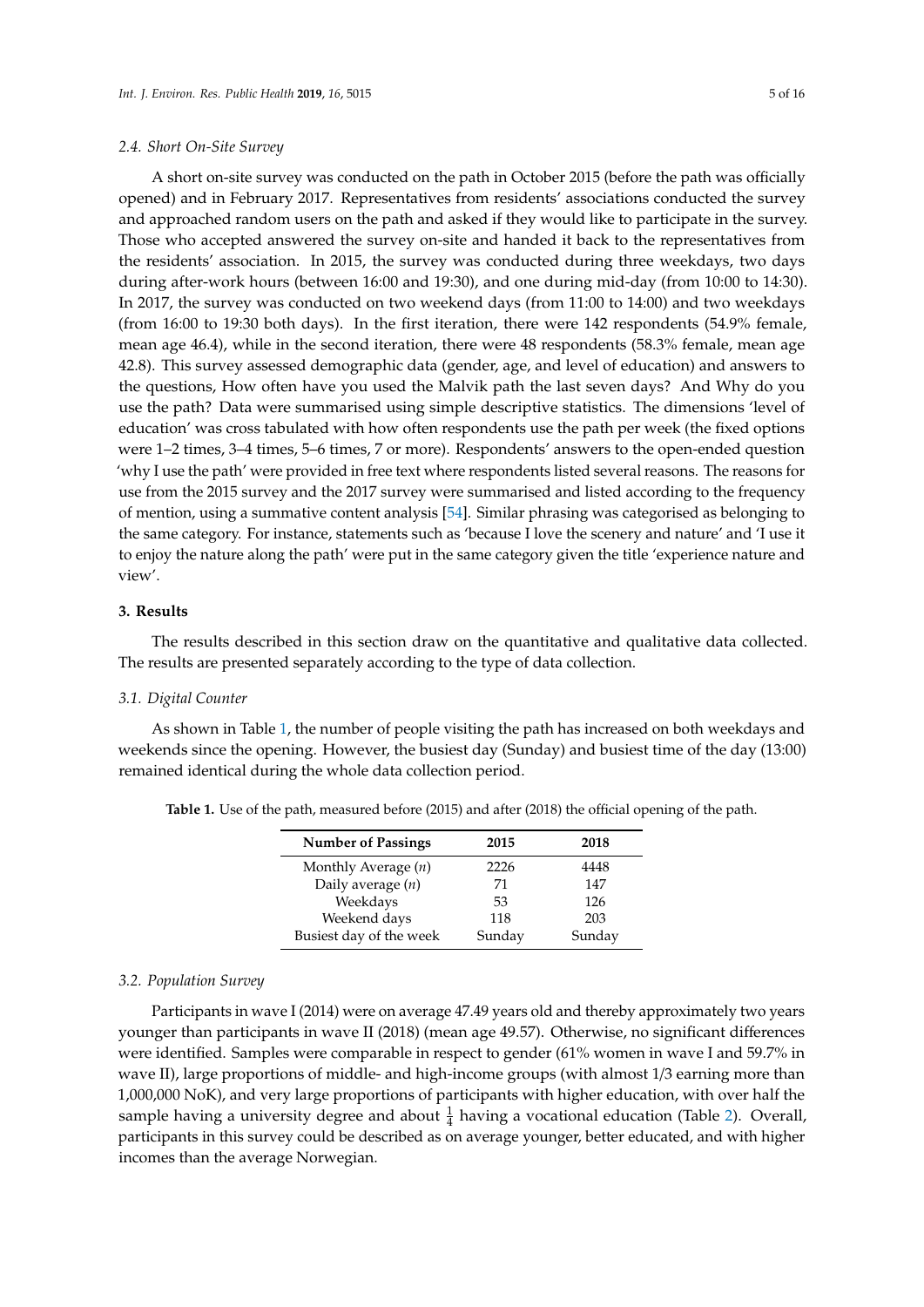<span id="page-5-0"></span>

| <b>Variables</b>                   |                          | 2014                       | 2018                      |
|------------------------------------|--------------------------|----------------------------|---------------------------|
| Gender (% female)<br>Age Mean (SD) |                          | 61<br>$47.49$ ** $(13.46)$ | 59.7<br>49.57** $(15.18)$ |
| Income <sup>*</sup>                | $<$ 400,000 NoK          | 11.2                       | 10.3                      |
|                                    | 400-700.000              | 27.4                       | 26,6                      |
|                                    | 700,000-1,000,000        | 29.9                       | 28.5                      |
|                                    | 1,000,000-1,500,000      | 26                         | 27.5                      |
|                                    | $>1.500.000$ NoK         | 5.5                        | 7.2                       |
|                                    | Primary school           | 6.6                        | 7.3                       |
| Education                          | Vocational education     | 25.8                       | 25.3                      |
|                                    | Secondary school         | 11.1                       | 11.7                      |
|                                    | Higher education, <4 yrs | 25.9                       | 24.5                      |
|                                    | Higher education, >4 yrs | 30.5                       | 31.2                      |

|  | Table 2. Sample characteristics. |  |
|--|----------------------------------|--|
|  |                                  |  |

\*\* Significant change 2014–2018 on a 0.001 level, \* Income: 1 Euro = approx. 10 NoK. SD = Standard Deviation.

Population survey data indicated that more than three quarters of participants experience good or very good health, while 3.1% (2014) and 2.2% (2018) report poor health. Even higher proportions of participants report high/very high life satisfaction (84.6% in 2014 and 85.5% in 2018) and very good/good thriving in the municipality (88.5% and 86.9%, respectively).

On average, participants were found to have neighbourhood social capital (NSC) levels of 26.26 (SD: 5.18) and 26.65 (SD: 4.94), (range 7–35, with higher scores indicating higher NCS), overall health levels of 3.03 (SD: 0.780) and 3.11 (SD: 0.746), and life satisfaction levels of 4.09 (SD: 0.775) and 4.08 (SD: 0.738) in 2014 and 2018, respectively.

Around three quarters of participants reported that they engaged in physical activity more than once a week and engaged in physical activity intense enough to get sweaty (74.2% in 2014; 73.6% in 2018). More than 9 out of 10 reported that they are physically active longer than 30 min at a time.

No significant changes in respect to health, life satisfaction, thriving, NSC, or physical activity were found in 2014–2018. However, satisfaction with availability and quality and use of neighbourhood resources changed from 2014 to 2018. Among inhabitants, satisfaction with the availability and quality of nature contact and the seaside declined slightly, while satisfaction with availability of sports facilities and walking/biking paths increased. Simultaneously, the use of all these neighbourhood resources increased substantially. Satisfaction and use of the Malvik path itself were first assessed in 2018. Data analysis revealed that 79% were satisfied with availability; 83.4% were satisfied with the quality of the path, and 33.9% reported that they used the path 'often' or 'very often'.

#### *3.3. Main Determinants for Using the Path*

When describing the fraction of the sample who reported using the path 'very often' (*n* = 200) (Table [3\)](#page-6-0), it became apparent that very frequent users were older than the average inhabitant (52.25 vs. 49.57 years old). Almost two-thirds of very frequent users were female. Proximity emerged as a strong predictor for use of the path: 80% of very frequent users lived in the nearest neighbourhood. Frequent users experienced more social capital than the average population, reported that they thrive better, and displayed higher satisfaction with availability as well as the quality of neighbourhood resources. Satisfaction with nature and seaside facilities was higher than satisfaction with sports facilities and walking/biking paths. Especially in respect to the path itself, frequent users expressed high satisfaction: 93.5% of frequent users were satisfied with the availability and 95.9% with the quality of the path (compared to 79% and 83.4%, respectively, in the whole sample). Frequent users of the path also reported use of other neighbourhood facilities more often than average, especially nature facilities (89% reported to use them often) and walking/biking paths (73.6%). They also tended to engage in physical activity more often, but not more intensely or longer than the average participant.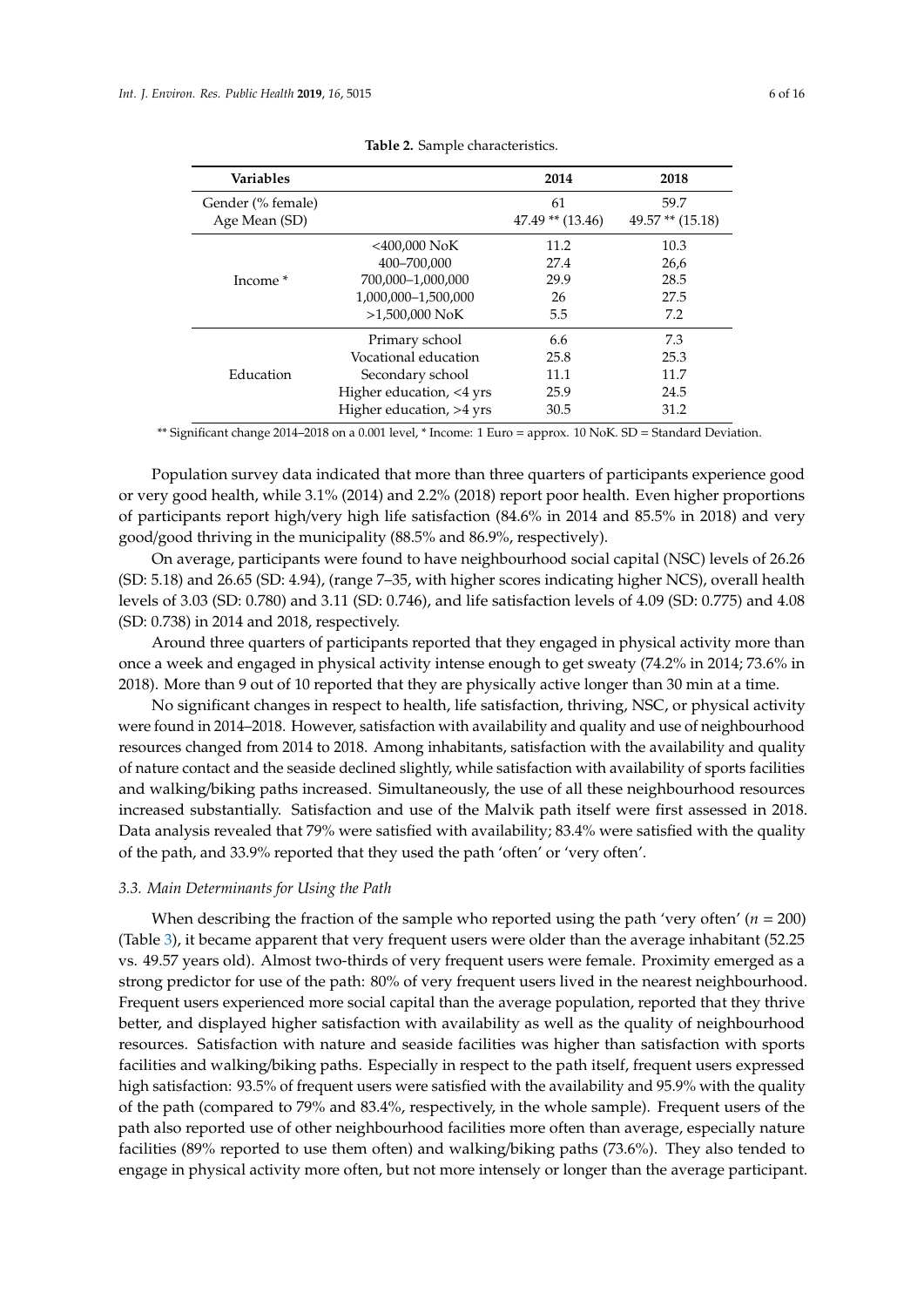No significant differences in health (78.4% good/very good) or life satisfaction (85.6% high/very high) were found between frequent users and other inhabitants.

<span id="page-6-0"></span>

| <b>Variables</b>                        |                       | Very Frequent Users ( $n = 200$ ) |
|-----------------------------------------|-----------------------|-----------------------------------|
| Age (Mean, SD)                          |                       | $52.25$ ** (14.29)                |
| Gender (% female)                       |                       | $66.0**$                          |
| Neighbourhood (%)                       | Nearest               | $80.0**$                          |
| Thriving (%)                            |                       | $93.0**$                          |
|                                         | Frequency             | $91.7**$                          |
| Physical activity                       | Intensity             | 73.6                              |
|                                         | Duration              | 96.9                              |
| Neighbourhood Social Capital (Mean, SD) |                       | $28.11$ ** $(4.94)$               |
|                                         | Nature                | 91.9**                            |
| Satisfaction with availability          | Seaside               | 91.4**                            |
|                                         | Sports facilities     | 73.4**                            |
|                                         | Walk- and cycle paths | 69.6**                            |
|                                         | Malvik path           | 93.5**                            |
|                                         | Nature                | 94.9**                            |
|                                         | Seaside               | 89.7**                            |
| Satisfaction with quality               | Sports facilities     | $70.1**$                          |
|                                         | Walk- and cycle paths | 65.5**                            |
|                                         | Malvik path           | $95.9**$                          |
| Use of                                  | Nature                | $89.0**$                          |
|                                         | Seaside               | $63.1**$                          |
|                                         | Sports facilities     | 34.5                              |
|                                         | Walk- and cycle paths | $73.6**$                          |

**Table 3.** Characteristics of 'very frequent users' of the path.

\*\* significant difference from the whole sample on a 0.001 level, SD = Standard Deviation.

# Income

When looking at use and perceptions of the path by level of household income (Table [4\)](#page-6-1), it became apparent that very frequent use of the path decreased with higher household income. A significant drop in proportions of very frequent users appeared among members of households with over one million NoK a year. However, the relationship between income and perceptions of the path are complex. Members of households with the lowest income were the least satisfied with the availability and quality of the path, but they also reported the most use. Members of households with middle incomes seemed to experience the most satisfaction with the path's availability and quality.

**Table 4.** Perceptions and use of the path according to household income.

<span id="page-6-1"></span>

| Household Income               | Satisfaction with Availability | <b>Satisfaction with Quality</b> | <b>Frequency of Use</b> |
|--------------------------------|--------------------------------|----------------------------------|-------------------------|
| $\leq 400,000(n = 199)$        | 73.1                           | 75.2                             | 19.1                    |
| $400 - 700,000 (n = 515)$      | 83.1                           | 86.7                             | 18.2                    |
| $700,000-1,000,000(n = 553)$   | 89.3                           | 82.5                             | 16.7                    |
| $1,000,000-1,500,000(n = 533)$ | 77.2                           | 84.3                             | 7.0                     |
| $>1,500,000(n = 139)$          | 78.0                           | 81.0                             | 6.8                     |

Regression analysis revealed that personal variables (gender, age, income, and education) combined explained 2.4% of all variance in use of the path. Education was not significantly linked to the use of the path. Income emerged as the strongest co-efficient ( $\beta = -0.108$ ), which indicated that frequent users of the path were more likely to earn less than average. Frequent users were older than the average user.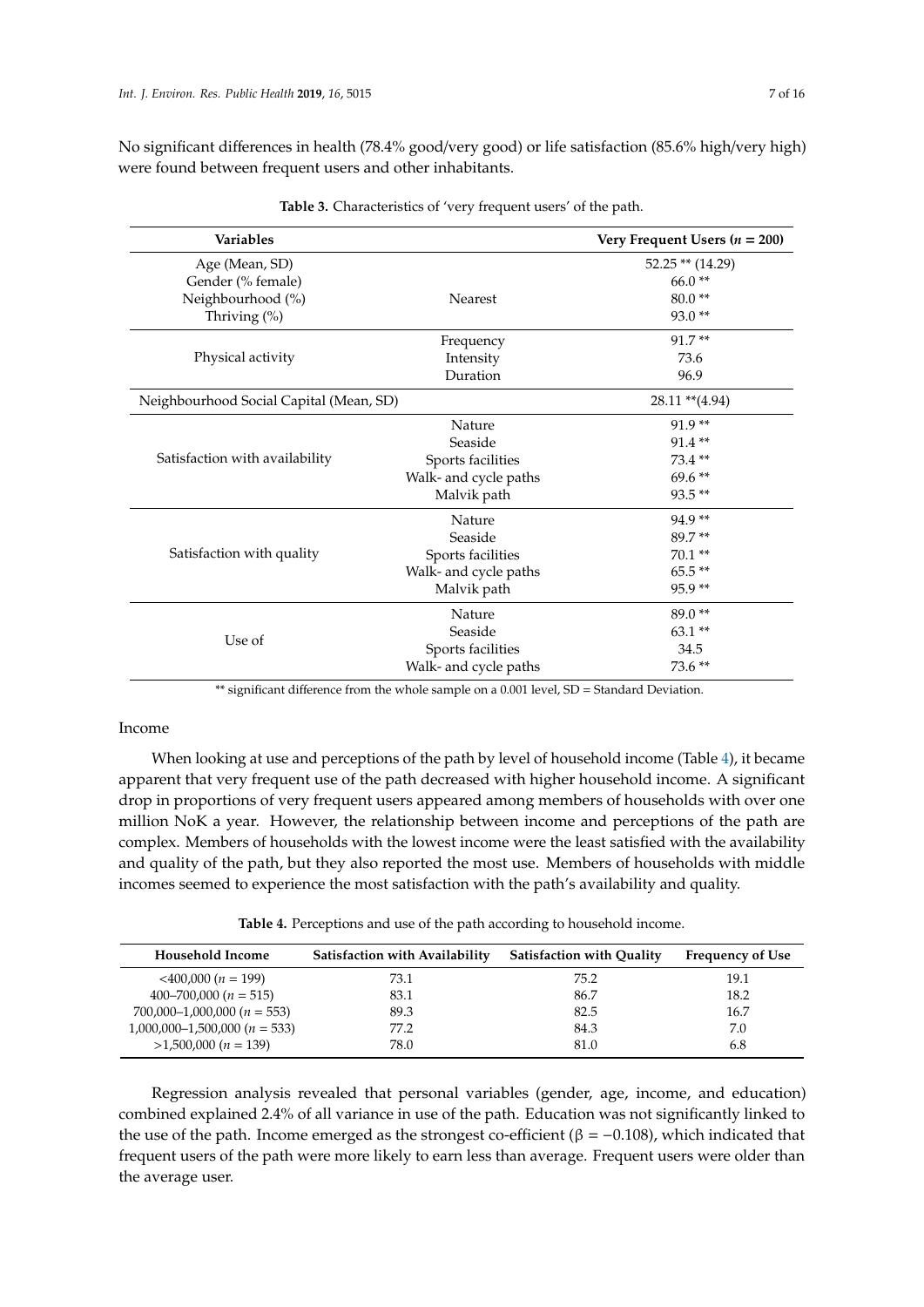In the second step, all variables were entered into the regression simultaneously in order to control for mutual inter-relations. Together, the regression model explained 32.6% of all variance in use of the path. Satisfaction with the availability/accessibility of the path emerged as the strongest predictor for frequent use (β = 0.377), followed by satisfaction with the quality of the path (β = 0.220). Income and use of nature, seaside facilities, and walking/biking paths also emerged as significant predictors (see Table [5\)](#page-7-0), while none of the other included variables became significant at a 0.001 level.

<span id="page-7-0"></span>

| <b>Step</b>              | <b>Entered Variables</b> | <b>Significant Co-Efficient</b> | Variance Explained (%) |
|--------------------------|--------------------------|---------------------------------|------------------------|
|                          | Gender                   | $-0.072**$                      |                        |
|                          | Age                      | $0.104$ **                      |                        |
| 1                        | Income                   | $-0.108**$                      |                        |
|                          |                          |                                 | 2.4                    |
|                          | Income                   | $-0.113**$                      |                        |
|                          | Use of nature            | $0.209**$                       |                        |
| $\mathcal{P}$            | Use of seaside           | $0.173**$                       |                        |
| All variables entered at | Use of walk/bike-paths   | $0.115**$                       |                        |
| one step                 | Availability Malvik path | $0.377**$                       |                        |
|                          | Quality Malvik path      | $0.220**$                       |                        |
|                          |                          |                                 | 32.6                   |

**Table 5.** Regression analysis of potential determinants for use of the path.

\*\* = significant at 0.001 level.

# *3.4. Structured On-Site Interviews*

Of the fourteen interviewees, eleven were female. The interviewees' ages varied from the youngest at 32 to the oldest at 73; the mean age being 51.2 (SD 14.7). Eleven of the fourteen came from the two nearest local areas and had travelled less than two km. The three interviewees who travelled the longest had travelled twelve and thirty kilometres. The interviewees were in general very positive to the idea of developing a path on the old railway tracks. They liked that the path gave access to the seaside and that it was accessible for all people, no matter their physical capabilities. The old path had been narrow, rocky, and uneven and, therefore, probably less accessible for people with physical disabilities.

When asked what they liked about the path, 'accessibility' and 'sea view' were the most common answers, followed by 'soft surface' and 'flat surface'. Eight interviewees had nothing to say when it came to what they did not like about the path. Among the six who provided answers to this question, two said that the path is too elevated, something that potentially makes it a bit risky for small children (the interviewee was referring to the fact that since the path was laid on top of railway tracks, it is a bit elevated from the ground, some places as much as 40 cm above ground level). Two interviewees referred to a local debate about the name of the path, but without saying that they disliked the name. One interviewee stated that the path lacks lighting, which could be good to have for late-night walks, and one found the path to be too flat and, therefore, not challenging enough.

Most interviewees  $(n = 11)$  used the path for walking; two mentioned that it was most important for them to meet people there, and one interviewee responded that she used it for exercise, not specifying if this exercise was walking, jogging, or biking, while one reported using the path for jogging.

#### *3.5. Short On-Site Survey*

In the survey conducted in 2015, 54.9% of the sample were female, while in 2017, 58.3% were female. The average age in 2015 was 46.2 years, 42.8 years in 2017. In 2015, 65.6% had no or low education, while in 2017, only 47.8% had no or low education. Considering the differences between the two samples, a *t*-test shows that gender was significantly different, while age did not differ significantly. The level of education was higher in the later sample, most likely due to the time of day the survey was conducted in 2015 and 2017.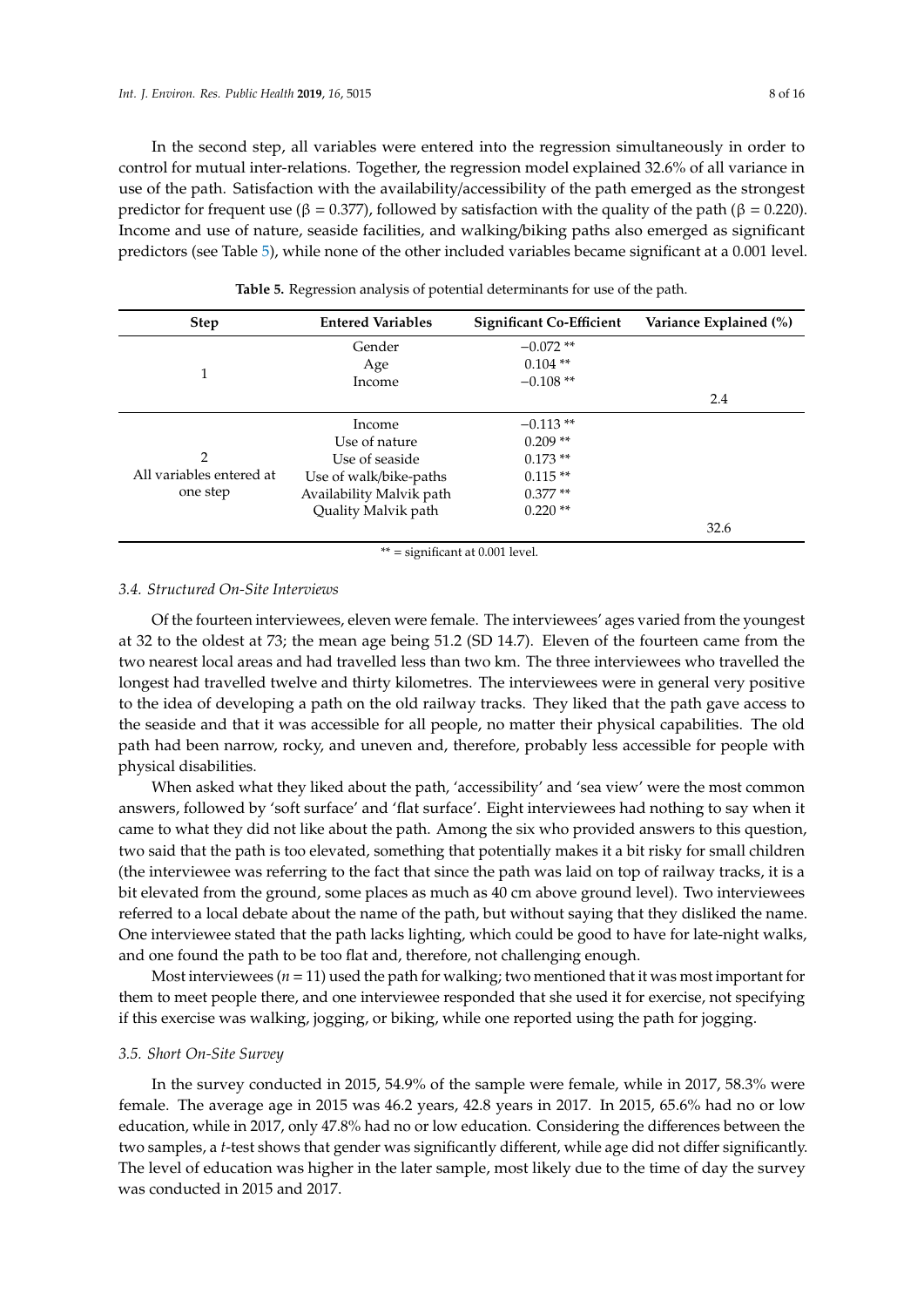Respondents ( $n = 47$  in 2015;  $n = 44$  in 2017) provided additional feedback to an optional open-ended question regarding their motivation for using the path. The three most frequently mentioned motivating factors were the same in 2015 and 2017, though the order of the three factors varied. In 2015, the most cited reason for using the path was 'experience nature and the view'. This was an important motivator in 2017 too, but it was listed second when summarising frequency of mention. In 2017, the main reason for using the path was 'nice path for walking and good surface'. This was ranked as the number three reason in the 2015 survey. Apparently, what attracted users to the path were contextual features and qualities on and around the path (nature, view, good (soft) surface). Interestingly, 'exercise and health benefits', an important reason for use both in 2015 and 2017, dropped from second to third place in importance from the 2015 to the 2017 survey.

# **4. Discussion**

The overarching aim of this study was to investigate who uses the path, motivations for use, and what types of activities the path stimulates, as well as to provide knowledge on whether and how accessible green spaces are beneficial for health, social inclusion, and physical activity for all citizens.

A mixed-method research design [\[48\]](#page-13-18), including a diverse range of relevant and sensitive data and information sources (counting data, questionnaire surveys, registry data, and structured interviews) was applied to capture the complexity of the phenomenon. All in all, this study indicates a significant increase in use of the path from 2015 (before the official opening) to 2018. The path is used by all social groups for various types of activities. Contextual factors such as scenery, sea-view, opportunities to engage in social interaction and surface material are identified as important determinants for using the path. People, in general, are satisfied with the path.

Data from the population survey indicates that the average user of the path is slightly older than the average person in the municipality. Living nearby emerged as a strong predictor for use of the path in both the quantitative and qualitative parts of the study: the population survey indicates that 80% of very frequent users live in the closest included neighbourhood. Perceptions of availability/accessibility emerged as the strongest predictor for use during regression analysis, and they emerged as an important reason for using the path in the analysis of the structured on-site interviews. This correlates with what is found in the literature on determinants for using public green spaces where the distance to green space is the most important factor related to use [\[19](#page-12-7)[,55](#page-14-6)[–57\]](#page-14-7). Studies have also suggested that the ideal distance is within 300–400 m since longer distance shows rapid decline in use [\[56\]](#page-14-8). Studies have also shown that residents' value greatly and are even willing to pay for having green spaces that are pleasant and easily accessible in their neighbourhoods [\[58](#page-14-9)[–60\]](#page-14-10).

Personal variables, such as income, age, and gender, explained merely 2.4% of all variance in use of the path. This relatively low proportion of explained variance indicates that personal variables ('who you are') do not substantially impact the use of the path. The only personal variable that remained significant throughout the last step of the analysis was income, which displayed a negative relationship with use of the path: the less household income participants had, the more likely they were to use the path very often. The literature on use of public green space among lower-income groups is divided; some studies indicate that lower-income groups use public green spaces more frequently because they lack private green spaces in their homes [\[61\]](#page-14-11), while other studies [\[15\]](#page-12-4) report that use of green space is lower among lower-income groups because of differential valuation of such spaces for leisure activities. The findings from our study suggest that the path in Malvik is used by a broad range of people in terms of gender, age, education, and other personal variables. This reveals a potential for diminishing the gap in health by offering an arena for physical activity and social inclusion for the less privileged groups of the population.

Entering contextual variables into our analysis raised levels of explained variance substantially (from 2.4 to 32.6%). This is in line with findings from the on-site short survey: while 'exercise and health benefits' came high on the list as a reason for use in 2015, this was less important for users in 2017, indicating that the focus had shifted somewhat from personal goals to the appreciation of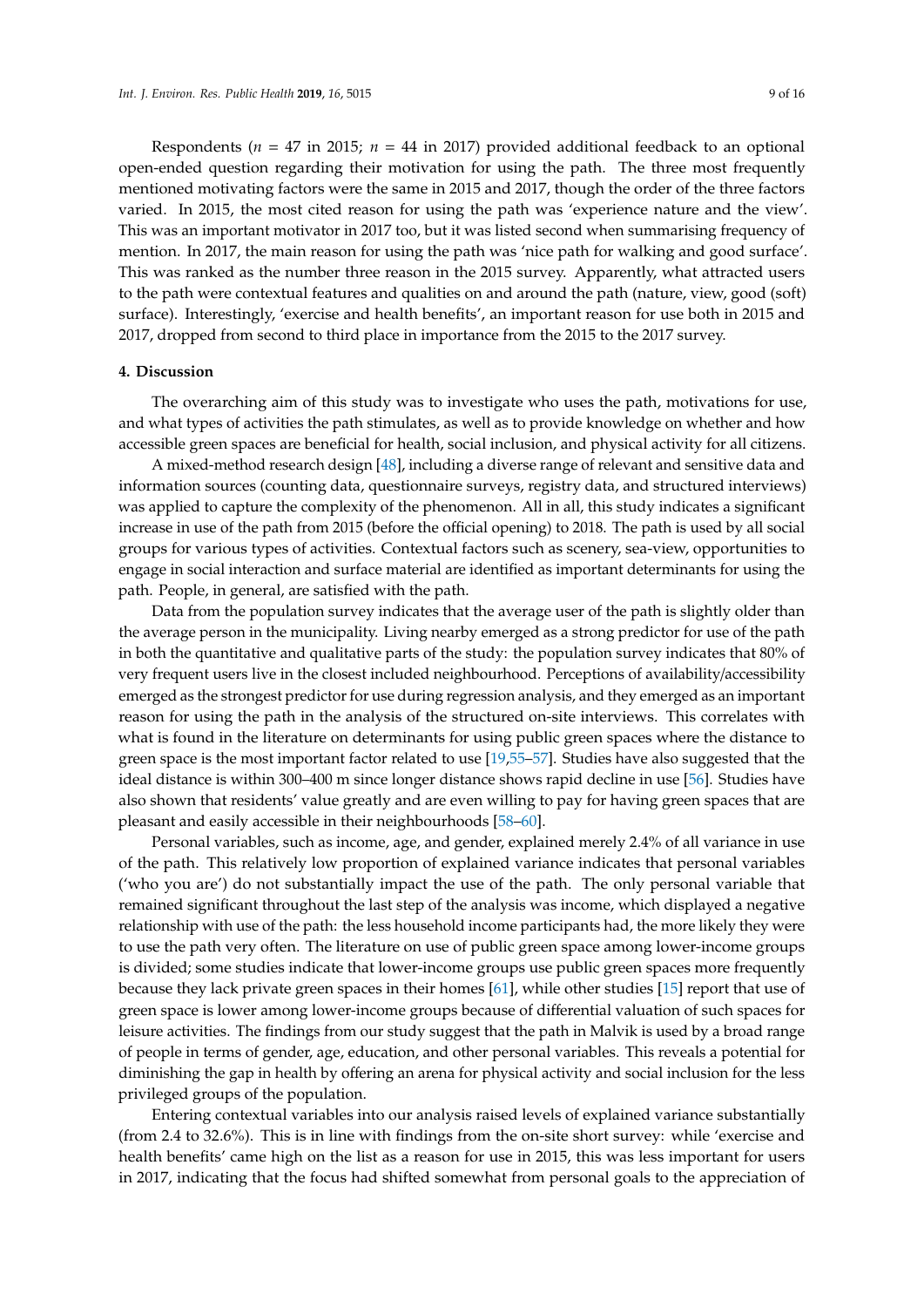contextual features. This is supported by the short interview of fourteen persons using the path in 2018, where only one person claimed that she used it for jogging (exercise), while the remaining thirteen said they used it for walking. These results indicate that contextual matters were more important determinants for using the path than personal variables. This is in accordance with previous research underlining the importance of creating supportive social and material settings to promote health and social inclusion [\[8,](#page-11-1)[40,](#page-13-10)[62–](#page-14-12)[64\]](#page-14-13).

Perceived quality of the Malvik path emerged as the second most important predictor of use; matters of quality and aesthetics, as well as opportunities for varied activities, are likely to contribute to increased use of green spaces in urban settings. This harmonises well with previous research, which indicates that vegetation, trees, and the chance to enjoy fresh air and be close to water are factors influencing the use of green space [\[9](#page-12-0)[,19,](#page-12-7)[20,](#page-12-8)[65\]](#page-14-14). Such aspects of green spaces might even affect perceptions of safety, as well as whether and how green spaces are used, especially by minority groups [\[24](#page-12-16)[,62,](#page-14-12)[66\]](#page-14-15). As perceived quality might indicate the 'fit' between features and audience [\[41\]](#page-13-12), the high satisfaction with the quality of the Malvik path, especially among frequent users, might be understood as a consequence of inclusive processes throughout the planning, design, and implementation of the path and its features. A possible implication of these findings then, is that it might prove beneficial to put effort into the location and design of this kind of outdoor facilities, as this will increase use. Engaging community groups in the planning and implementation of public green spaces has also been recommended as part of stimulating to multi-sectoral collaboration in local communities [\[67](#page-14-16)[,68\]](#page-14-17). Thus, our study gains some knowledge into the potential of taking the needs and wishes of residents' seriously when planning health-promoting interventions.

Even though our study found that people facing socioeconomic disadvantages tend to use the path more than other participants, they are not as satisfied as other groups with the quality of the path: participants living in households with income below 400,000 NoK expressed the least satisfaction with both availability and quality of the path. This might indicate that perceived quality is influenced by whether one has other affordable options available for physical activities [\[11](#page-12-14)[,12,](#page-12-1)[34](#page-13-5)[,39\]](#page-13-8). In addition, this could suggest that other factors not included in this analysis are important predictors for use [\[40\]](#page-13-10), for instance, if one has someone to walk with. Changes in the physical environment that target social determinants of physical activity should, therefore, consider carefully including all groups in the community when planning such interventions, especially those groups that depend more on local resources and offers. This would help local authorities to understand the needs of the residents [\[68\]](#page-14-17), and research suggests that this can help decrease certain groups' perceived barriers towards engaging in physical and social activities in the green area [\[69\]](#page-14-18).

No significant changes in self-rated health, life satisfaction, social capital, thriving, or levels of physical activity on a population level were found between 2014 and 2018. This could indicate that the path did not improve health or health indicators significantly during this period. However, the population survey does not track changes on an individual level, and individual changes might have occurred among the frequent users. Nonetheless, a substantial increase in the use of neighbourhood resources was found. Despite some insecurity linked to this measure (see below), this points towards people indeed being more engaged with their neighbourhood, which might contribute to social connectedness and health benefits in the long run [\[40\]](#page-13-10). This is supported by comparative findings [\[21,](#page-12-9)[49,](#page-14-0)[57](#page-14-7)[,70\]](#page-15-0), which suggest that very frequent users of the Malvik path are more likely to experience more social capital in the neighbourhood compared to the average inhabitant.

Frequent use of other nature and seaside facilities, as well as cycle paths, emerged as important co-efficients of use of the Malvik path. Frequent users also reported engaging in physical activity more often than other participants. This might also point to a well-known dilemma in the domain of public health: people who are already active tend to dedicate new resources to a more active use, thereby widening the gap in health instead of diminishing it [\[71\]](#page-15-1). On the other hand, as frequent use of the path might simultaneously affect reported use of cycle paths and nature and seaside facilities (as the path could be described as either of these), these results are difficult to interpret. However, an increase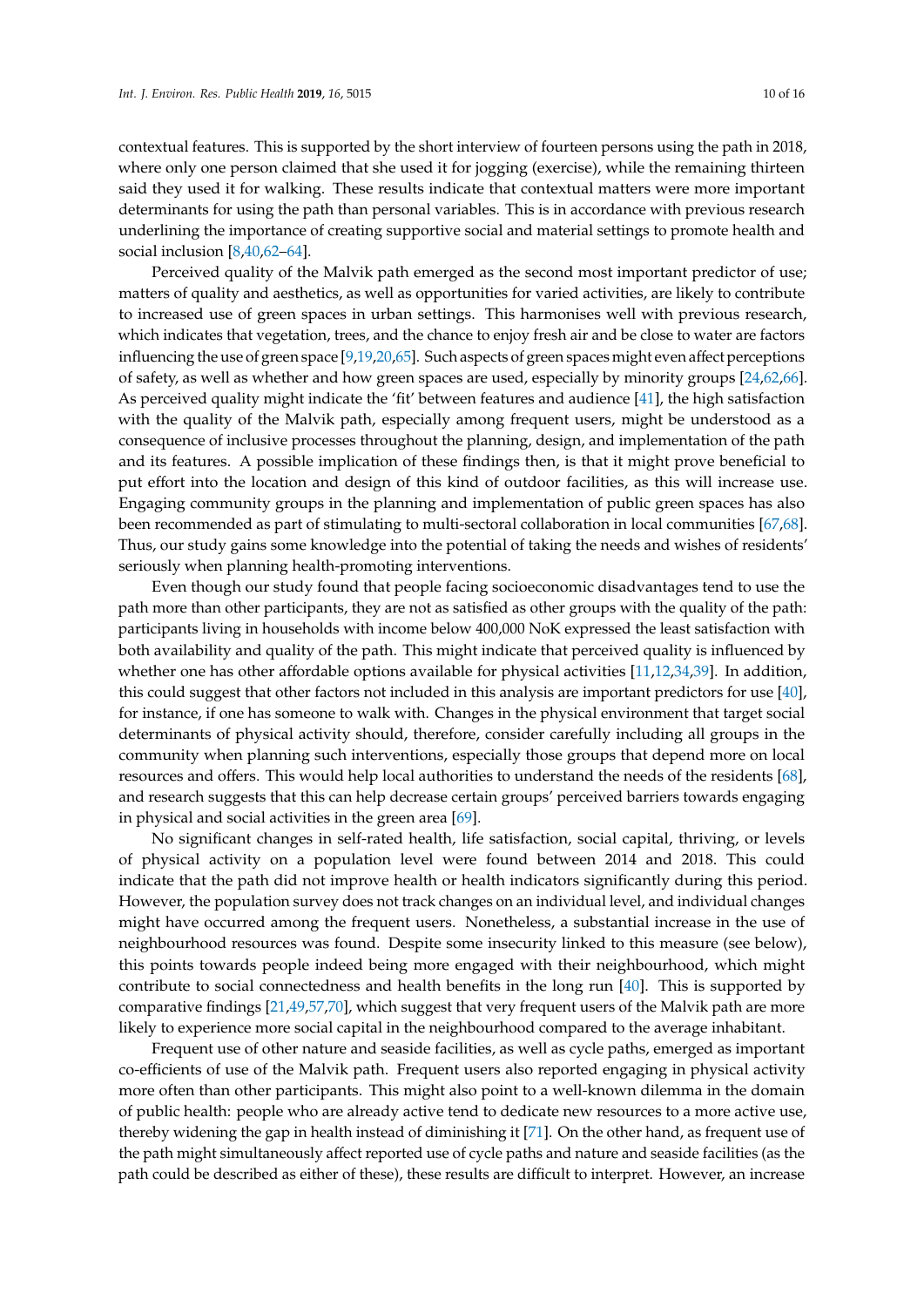in the use of green spaces in general in the municipality of Malvik indicates that improvement of the path has facilitated more engagement in the neighbourhood.

Comparative analysis indicated that even if frequent users also engaged more often in physical activity, they did so neither more intensely nor for a longer time than the average in the sample. This supports descriptions of the path as a low-threshold amenity that can be used by people regardless of level of fitness or type of activity. This is also supported by findings from the on-site surveys, which suggested that the proportion of people who used the path mainly for exercise had decreased between 2015 and 2018. Hence, the path attracts users of different capabilities with different purposes. The short on-site interviews included utterances such as: 'I like the benches. I can rest there and, therefore, I can walk the whole path' (woman, aged 68). A three km pathway can be too long for people less able to walk; hence, a seating area at the halfway point offers the opportunity to sit and relax before resuming the walk. Taken together, these findings support an interpretation suggesting that the path has contributed to more frequent physical activity, as well as more engagement with the neighbourhood, which also might have contributed to increased social capital in frequent users.

#### **5. Conclusions**

The present paper evaluates how efforts to improve accessibility and quality of a public green space influence use of the green space and how the green space is beneficial for health, social inclusion, and physical activity for residents from various socioeconomic groups in a suburban area. The study builds on a mixed-method design with a broad range of data, both quantitative and qualitative. This implies a variety of challenges and limitations linked to the gathering and interpretations of the data. The population survey, on which part of this study is built, is a cross-sectional survey that does not track individuals but assesses health and health indicators in the municipality on a population level. Thus, changes in outcome variables cannot be linked to individual behaviour over time but must be described at a population level. This makes it impossible to assess how behaviour at one point in time affects health later. However, as health promotion seeks good health for all, being restricted to assessing health on a population and group level might be beneficial: if we cannot explain a lack of impact in some social groups by individual behaviour within the group, the focus is shifted to contextual features and group characteristics. Statistical power could potentially be an issue here; however, the number of survey participants indicates good statistical power, even in subgroups. The lowest number of individuals in a specific subgroup analysed here is *n* = 199, which indicates sufficient statistical power on which to draw conclusions.

The cross-sectional design of the population survey makes it difficult to assess the direction of some relationships. This leads to some uncertainty about how to understand a number of measures. This is illustrated by the above-described difficulties in assessing whether neighbourhood features increase use of the path or whether frequent use of the path influences how one describes one's use of cycle paths and nature and seaside facilities in general. Next, some specific uncertainty is linked to the measurement of use of neighbourhood resources from 2014 to 2018: while the frequency of use in 2014 was assessed through five specific statements (at least once a month/week/day, etc.), participants in 2018 were asked to describe their frequency of use on a five-point scale ranging from 'very often' to 'not at all'. On the one hand, this might give a less exact picture of the frequency of use and increase uncertainty as to whether levels of 'very often' are comparable between individuals and groups. On the other hand, such subjective descriptions might provide a deeper insight into the perceived importance of a feature or activity: if I report using the path very often, this might indicate that it is a very important feature and activity in my life. In any event, the substantial changes in the frequency of use must be interpreted with great care.

Both the short survey and the structured interviews were conducted on-site and provided important information about perceptions, helping to fill some of the emerging concepts with content. Open-ended questions in both the short survey and the interviews allowed respondents to identify in their own words what they conceived to be desirable attributes. On the downside, these interviews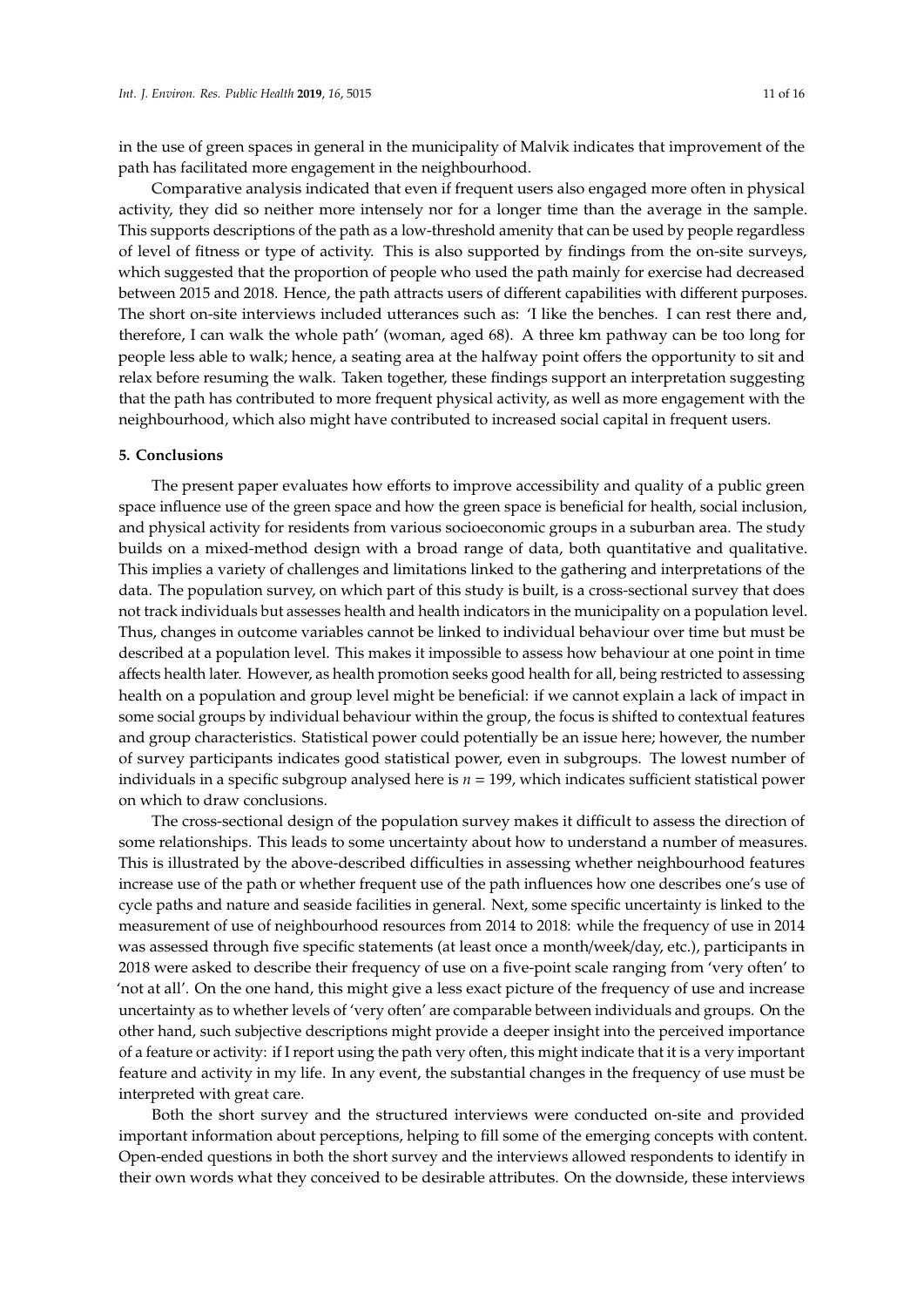include few individuals. Moreover, there was substantial variation as to who was willing to be interviewed on the path: for example, fewer men than women were willing to participate, resulting in a skewed sample. Additionally, as these interviews were on-site, they cannot provide information about who does not use the path. Taken together, even though each method of data gathering and analysis yields specific limitations and insecurities, the broad range and variation of gathered data provide a rich picture of motivation for use, who uses the path, and for which kinds of activities.

Use of the Malvik path cannot be explained by personal characteristics. However, our study found a slight predominance of frequent users belonging to groups facing socioeconomic disadvantages. This finding indicates that the path can contribute to diminishing the gap in health by providing a low-threshold arena for physical activity and social contact. Perceived availability (proximity) to the path emerged as the strongest predictor for its use. However, matters of perceived quality, scenery, sea view, the surface material as well as opportunities to experience nature and engage in social interaction also emerged as important motivators for using the path; hence, contextual factors should be taken into account when evaluating green space effects on health. While these factors are by themselves important for general health and well-being, a secondary long-term effect might be that people are becoming more physically active.

**Author Contributions:** Conceptualization, K.S.A.; M.L.; G.A.E.; R.E.K.M.; S.H.; R.B.; M.K.; methodology, M.L.; R.E.K.M.; K.S.A.; S.H.; G.A.E.; R.B.; M.K., formal analysis, R.E.K.M.; M.L.; K.S.A.; S.H.; writing—original draft preparation, K.S.A.; M.L.; R.E.K.M.; S.H.; writing—review and editing, K.S.A.; R.E.K.M.; S.H.; G.A.E.; M.L.; R.B.; and M.K.

Funding: This research project was developed as part of EuroHealthNet coordinated INHERIT project [\(www.](www.inherit.eu) [inherit.eu\)](www.inherit.eu) funded by the European Union's Horizon 2020 research and innovation programme under grant agreement No. 667364.

**Acknowledgments:** The authors would like to thank Malvik Municipality for their valuable support during the project period.

**Conflicts of Interest:** The authors declare no conflict of interest. The funding sponsors had no role in the design of the study; in the collection, analyses, or interpretation of data; in the writing of the manuscript, and in the decision to publish the results.

# **References**

- <span id="page-11-0"></span>1. Engemann, K.; Pedersen, C.B.; Arge, L.; Tsirogiannis, C.; Mortensen, P.B.; Svenning, J.C. Residential green space in childhood is associated with lower risk of psychiatric disorders from adolescence into adulthood. *Proc. Natl. Acad. Sci. USA* **2019**, *116*, 5188–5193. [\[CrossRef\]](http://dx.doi.org/10.1073/pnas.1807504116) [\[PubMed\]](http://www.ncbi.nlm.nih.gov/pubmed/30804178)
- 2. Frumkin, H.; Bratman, G.N.; Breslow, S.J.; Cochran, B.; Kahn, P.H., Jr.; Lawler, J.J.; Levin, P.S.; Tandon, P.S.; Varanasi, U.; Wolf, K.L.; et al. Nature contact and human health: A research agenda. *Environ. Health Perspect.* **2017**, *125*, 075001. [\[CrossRef\]](http://dx.doi.org/10.1289/EHP1663) [\[PubMed\]](http://www.ncbi.nlm.nih.gov/pubmed/28796634)
- <span id="page-11-2"></span>3. Sugiyama, T.; Carver, A.; Koohsari, M.J.; Veitch, J. Advantages of public green spaces in enhancing population health. *Landsc. Urban Plan.* **2018**, *178*, 12–17. [\[CrossRef\]](http://dx.doi.org/10.1016/j.landurbplan.2018.05.019)
- <span id="page-11-3"></span>4. Whitmee, S.; Haines, A.; Beyrer, C.; Boltz, F.; Capon, A.G.; de Souza Dias, B.F.; Ezeh, A.; Frumkin, H.; Gong, P.; Head, P.; et al. Safeguarding human health in the Anthropocene epoch: Report of The Rockefeller Foundation—Lancet Commission on planetary health. *Lancet* **2015**, *386*, 1973–2028. [\[CrossRef\]](http://dx.doi.org/10.1016/S0140-6736(15)60901-1)
- <span id="page-11-4"></span>5. WHO Regional Office for Europe. *Urban Green Spaces and Health*; WHO Regional Office for Europe: Copenhagen, Denmark, 2016.
- 6. Gascon, M.; Triguero-Mas, M.; Martínez, D.; Dadvand, P.; Forns, J.; Gascon Plasència, A.; Nieuwenhuijsen, M.J. Mental health benefits of long-term exposure to residential green and blue spaces: A systematic review. *Int. J. Environ. Res. Public Health* **2015**, *12*, 4354–4379. [\[CrossRef\]](http://dx.doi.org/10.3390/ijerph120404354)
- 7. Twohig-Bennett, C.; Jones, A. The health benefits of the great outdoors: A systematic review and meta-analysis of greenspace exposure and health outcomes. *Environ. Res.* **2018**, *166*, 628–637. [\[CrossRef\]](http://dx.doi.org/10.1016/j.envres.2018.06.030)
- <span id="page-11-1"></span>8. Abraham, A.; Sommerhalder, K.; Abel, T. Landscape and well-being: A scoping study on the health-promoting impact of outdoor environment. *Int. J. Public Health* **2010**, *55*, 59–69. [\[CrossRef\]](http://dx.doi.org/10.1007/s00038-009-0069-z)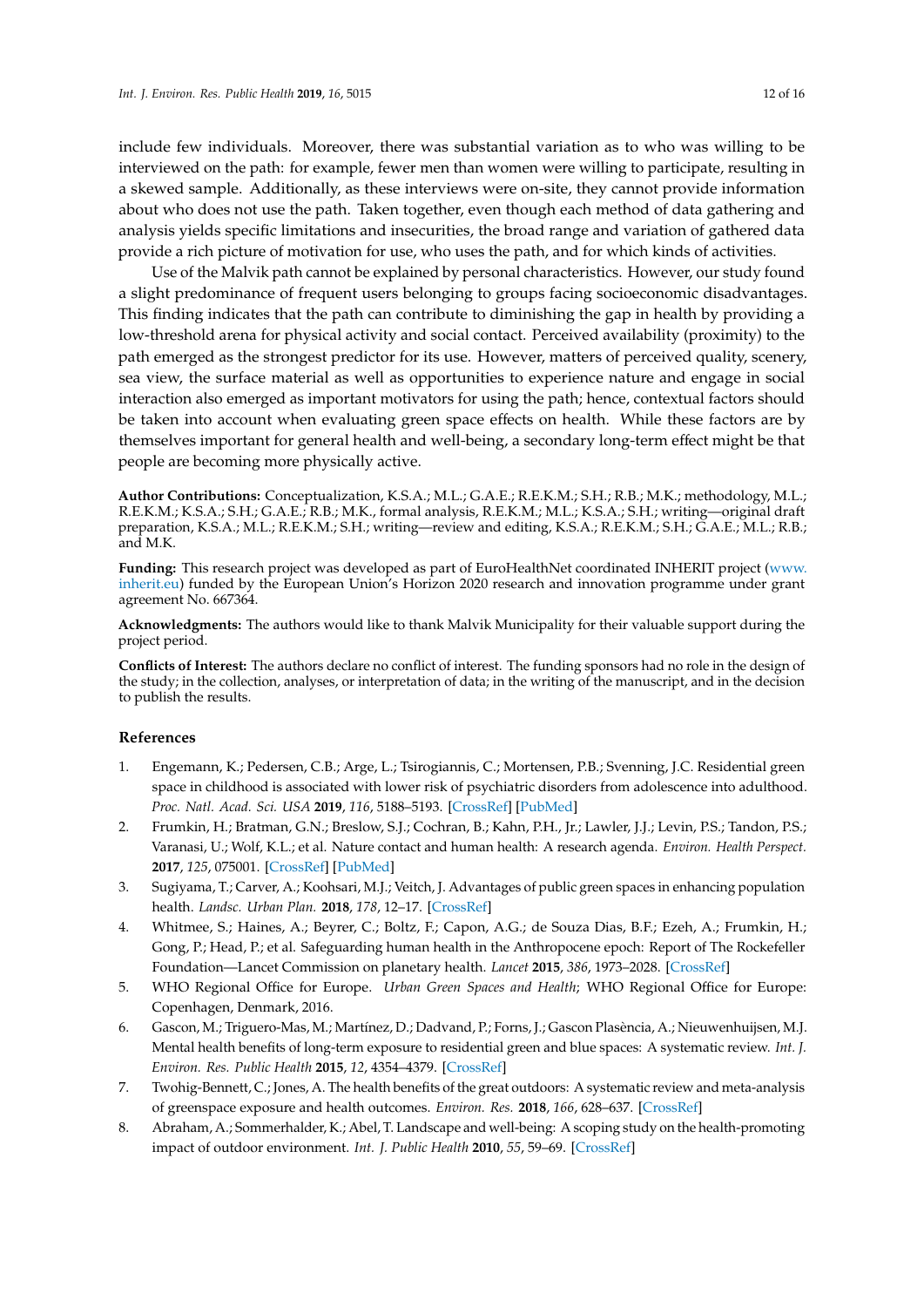- <span id="page-12-0"></span>9. Tzoulas, K.; Korpela, K.; Venn, S.; Yli-Pelkonen, V.; Kazmierczak, A.; Niemela, J.; James, P. Promoting ecosystem and human health in urban areas using Green Infrastructure: A literature review. *Landsc. Urban Plan.* **2007**, *81*, 167–178. [\[CrossRef\]](http://dx.doi.org/10.1016/j.landurbplan.2007.02.001)
- <span id="page-12-13"></span>10. Brown, S.C.; Lombard, J.; Wang, K.; Byrne, M.M.; Toro, M.; Plater-Zyberk, E.; Feaster, D.J.; Kardys, J.; Nardi, M.I.; Perez-Gomez, G.; et al. Neighborhood greenness and chronic health conditions in Medicare beneficiaries. *Am. J. Prev. Med.* **2016**, *51*, 78–89. [\[CrossRef\]](http://dx.doi.org/10.1016/j.amepre.2016.02.008)
- <span id="page-12-14"></span>11. Brown, S.C.; Perrino, T.; Lombard, J.; Wang, K.; Toro, M.; Rundek, T.; Gutierrez, C.M.; Dong, C.; Plater-Zyberk, E.; Nardi, M.I.; et al. Health disparities in the relationship of neighborhood greenness to mental health outcomes in 249,405 U.S. Medicare beneficiaries. *Int. J. Environ. Res. Public Health* **2018**, *15*, 430. [\[CrossRef\]](http://dx.doi.org/10.3390/ijerph15030430)
- <span id="page-12-1"></span>12. Maas, J.; Verheij, R.A.; de Vries, S.; Spreeuwenberg, P.; Schellevis, F.G.; Groenewegen, P.P. Morbidity is related to a green living environment. *J. Epidemiol. Community Health* **2009**, *63*, 967–973. [\[CrossRef\]](http://dx.doi.org/10.1136/jech.2008.079038) [\[PubMed\]](http://www.ncbi.nlm.nih.gov/pubmed/19833605)
- <span id="page-12-2"></span>13. Maas, J.; Verheij, R.; Spreeuwenberg, P.; Groenewegen, P. Physical activity as a possible mechanism behind the relationship between green space and health: A multilevel analysis. *BMC Public Health* **2008**, *8*, 206. [\[CrossRef\]](http://dx.doi.org/10.1186/1471-2458-8-206) [\[PubMed\]](http://www.ncbi.nlm.nih.gov/pubmed/18544169)
- <span id="page-12-3"></span>14. Schipperijn, J.; Bentsen, P.; Troelsen, J.; Toftager, M.; Stigsdotter, U.K. Associations between physical activity and characteristics of urban green space. *Urban For. Urban Green.* **2013**, *12*, 109–116. [\[CrossRef\]](http://dx.doi.org/10.1016/j.ufug.2012.12.002)
- <span id="page-12-4"></span>15. Cohen, D.A.; Han, B.; Derose, K.P.; Williamson, S.; Marsh, T.; Rudick, J.; McKenzie, T.L. Neighbourhood poverty, park use, and park-based physical activity in a Southern California city. *Soc. Sci. Med.* **2012**, *75*, 2317–2325. [\[CrossRef\]](http://dx.doi.org/10.1016/j.socscimed.2012.08.036)
- 16. De la Barrera, F.; Paecke, S.R.; Harris, J.; Bascuñán, D.; Farías, J.M. People's perception influences on the use of green spaces in socio-economically differentiated neighborhoods. *Urban For. Urban Green.* **2016**, *20*, 254–264. [\[CrossRef\]](http://dx.doi.org/10.1016/j.ufug.2016.09.007)
- <span id="page-12-5"></span>17. Lapham, S.C.; Cohen, D.A.; Han, B.; Williamson, S.; Evenson, K.R.; McKenzie, T.L.; Hillier, A.; Ward, P. How important is perception of safety to park use? A four-city survey. *Urban Stud.* **2016**, *53*, 2624–2636. [\[CrossRef\]](http://dx.doi.org/10.1177/0042098015592822)
- <span id="page-12-6"></span>18. Conedera, M.; Del Biaggio, A.; Seeland, K.; Moretti, M.; Home, R. Residents' preferences and use of urban and peri-urban green spaces in a Swiss mountainous region in the Southern Alps. *Urban For. Urban Green.* **2015**, *14*, 139–147. [\[CrossRef\]](http://dx.doi.org/10.1016/j.ufug.2015.01.003)
- <span id="page-12-7"></span>19. Schipperijn, J.; Ekholm, O.; Stigsdotter, U.K.; Toftager, M.; Bentsen, P.; Kamper-Jørgensen, F.; Randrup, T.B. Factors influencing the use of green space: Results from a Danish national representative survey. *Landsc. Urban Plan.* **2010**, *95*, 130–137. [\[CrossRef\]](http://dx.doi.org/10.1016/j.landurbplan.2009.12.010)
- <span id="page-12-8"></span>20. Wendel, H.E.W.; Zarger, R.K.; Mihelcic, J.R. Accessibility and usability: Green space preferences, perceptions, and barriers in a rapidly urbanizing city in Latin America. *Landsc. Urban Plan.* **2012**, *107*, 272–282. [\[CrossRef\]](http://dx.doi.org/10.1016/j.landurbplan.2012.06.003)
- <span id="page-12-9"></span>21. Arnberger, A.; Eder, R. The influence of green space on community attachment of urban and suburban residents. *Urban For. Urban Green.* **2012**, *11*, 41–49. [\[CrossRef\]](http://dx.doi.org/10.1016/j.ufug.2011.11.003)
- 22. Francis, J.; Giles-Corti, B.; Wood, L.; Knuiman, M. Creating sense of community: The role of public space. *J. Environ. Psychol.* **2012**, *32*, 401–409. [\[CrossRef\]](http://dx.doi.org/10.1016/j.jenvp.2012.07.002)
- <span id="page-12-15"></span>23. Jennings, V.; Bamkole, O. The Relationsship between Social Cohesion and Urban Green Space: An Avenue for Health Promotion. *Int. J. Environ. Res. Public Health* **2019**, *16*, 452. [\[CrossRef\]](http://dx.doi.org/10.3390/ijerph16030452)
- <span id="page-12-16"></span>24. Lachowycz, K.; Jones, A. Towards a better understanding of the relationship between greenspace and health: Development of a theoretical framework. *Landsc. Urban Plan.* **2013**, *118*, 62–69. [\[CrossRef\]](http://dx.doi.org/10.1016/j.landurbplan.2012.10.012)
- <span id="page-12-10"></span>25. Peters, K.; Elands, B.; Buijs, A. Social interactions in urban parks: Stimulating social cohesion? *Urban For. Urban Green.* **2010**, *9*, 93–100. [\[CrossRef\]](http://dx.doi.org/10.1016/j.ufug.2009.11.003)
- <span id="page-12-11"></span>26. Lewicka, M. Place attachment: How far have we come in the last 40 years? *J. Environ. Psychol.* **2011**, *31*, 207–230. [\[CrossRef\]](http://dx.doi.org/10.1016/j.jenvp.2010.10.001)
- <span id="page-12-12"></span>27. De Vries, S.; Hopman-Rock, M.; Bakker, I.; Hirasing, R.A.; Van Mechelen, W. Built environment correlates of walking and cycling in Dutch urban children: Results from the SPACE study. *Int. J. Environ. Res. Public Health* **2010**, *7*, 2309–2324. [\[CrossRef\]](http://dx.doi.org/10.3390/ijerph7052309)
- 28. Vale, D.S.; Saraiva, M.; Pereira, M. Active accessibility: A review of operational measures of walking and cycling accessibility. *J. Transp. Land Use* **2016**, *9*, 209–235. [\[CrossRef\]](http://dx.doi.org/10.5198/jtlu.2015.593)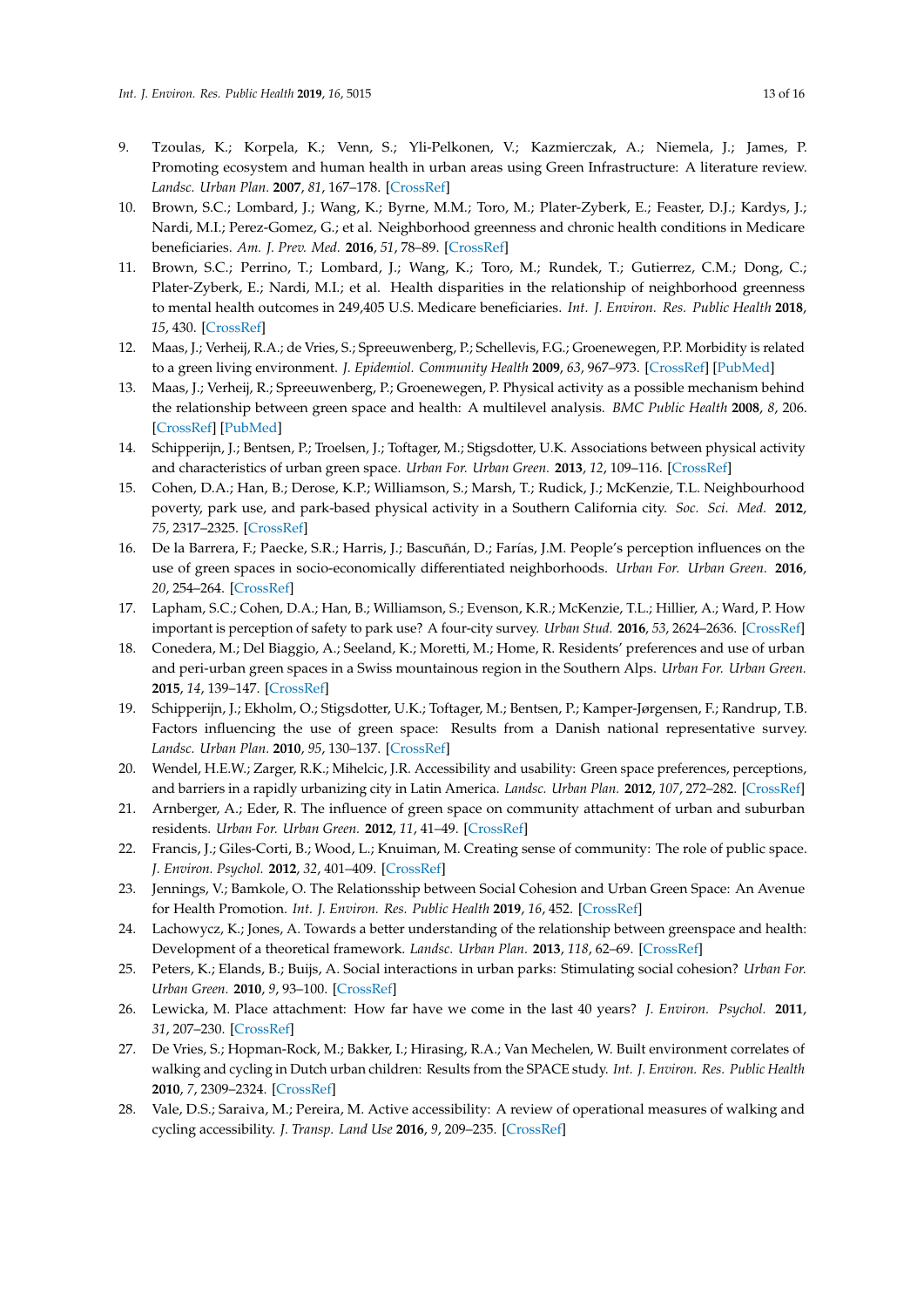- <span id="page-13-0"></span>29. Wolch, J.R.; Tatalovich, Z.; Spruijt-Metz, D.; Byrne, J.; Jerrett, M.; Chou, C.-P.; Weaver, S.; Wang, L.; Fulton, W.; Reynolds, K. Proximity and perceived safety as determinants of urban trail use: Findings from a three-city study. *Environ. Plan.* **2010**, *42*, 57–79. [\[CrossRef\]](http://dx.doi.org/10.1068/a41302)
- <span id="page-13-1"></span>30. Hankey, S.; Marshall, J.D.; Brauer, M. Health impacts of the built environment: Within urban variability in physical inactivity, air pollution, and ischemic heart disease mortality. *Int. J. Environ. Health Res.* **2012**, *120*, 247–253. [\[CrossRef\]](http://dx.doi.org/10.1289/ehp.1103806)
- <span id="page-13-2"></span>31. Thompson, C.W. Activity, exercise and the planning and design of outside spaces. *J. Environ. Psychol.* **2013**, *34*, 79–96. [\[CrossRef\]](http://dx.doi.org/10.1016/j.jenvp.2013.01.003)
- <span id="page-13-3"></span>32. Fuertes, E.; Markevych, I.; von Berg, A.; Bauer, C.P.; Berdel, D.; Koletzko, S. Greenness and allergies: Evidence of differential associations in two áreas in Germany. *J. Epidemiol. Community Health* **2014**, *68*, 787–790. [\[CrossRef\]](http://dx.doi.org/10.1136/jech-2014-203903) [\[PubMed\]](http://www.ncbi.nlm.nih.gov/pubmed/24862831)
- <span id="page-13-4"></span>33. McEahan, R.; Prady, R.; Smith, G.; Fairly, L.; Cabieses, B.; Gidlow, C. The association between green space and depressive symptoms in pregnant women: Moderating roles of socioeconomic status and physical activity. *J. Epidemiol. Community Health* **2015**, *70*, 253–259. [\[CrossRef\]](http://dx.doi.org/10.1136/jech-2015-205954) [\[PubMed\]](http://www.ncbi.nlm.nih.gov/pubmed/26560759)
- <span id="page-13-5"></span>34. Mitchell, R.; Popham, F. Effect of exposure to natural environment on health inequalities: An observational population study. *Lancet* **2008**, *372*, 1655–1660. [\[CrossRef\]](http://dx.doi.org/10.1016/S0140-6736(08)61689-X)
- <span id="page-13-6"></span>35. Su, J.G.; Jerrett, M.; de Nazelle, A.; Wolch, J. Does exposure to air pollution in urban parks have socioeconomic, racial or ethnic gradients? *Environ. Res.* **2011**, *111*, 319–328. [\[CrossRef\]](http://dx.doi.org/10.1016/j.envres.2011.01.002)
- <span id="page-13-9"></span>36. Mears, M.; Brindley, P.; Maheswaran, R.; Jorgensen, A. Understanding the socioeconomic equity of publicly accessible greenspace distribution: The example of Sheffield, UK. *Geoforum* **2019**, *103*, 126–137. [\[CrossRef\]](http://dx.doi.org/10.1016/j.geoforum.2019.04.016)
- 37. Wheeler, B.W.; White, M.; Stahl-Timmins, W.; Depledge, M.H. Does living by the coast improve health and wellbeing? *Health Place* **2012**, *18*, 1198–1201. [\[CrossRef\]](http://dx.doi.org/10.1016/j.healthplace.2012.06.015)
- <span id="page-13-7"></span>38. Maas, J.; Verheij, R.A.; Groenewegen, P.P.; de Vries, S.; Spreeuwenberg, P. Green space, urbanity, and health: How strong is the relation? *J. Epidemiol. Community Health* **2006**, *60*, 587–592. [\[CrossRef\]](http://dx.doi.org/10.1136/jech.2005.043125)
- <span id="page-13-8"></span>39. Talen, E. Neighborhoods as service providers: A methodology for evaluating pedestrian access. *Environ. Plan. B Plan. Des.* **2003**, *30*, 181–200. [\[CrossRef\]](http://dx.doi.org/10.1068/b12977)
- <span id="page-13-10"></span>40. Maass, R.; Lindstrøm, B.; Lillefjell, M. Exploring the relationship between perception of neighbourhood-resources, Sense of Coherence and health for different groups in a Norwegian neighbourhood. *J. Public Health Res.* **2014**, *3*, 12–20. [\[CrossRef\]](http://dx.doi.org/10.4081/jphr.2014.208)
- <span id="page-13-12"></span>41. Burt, J.; Stewart, D.; Preston, S.; Costley, T. *Monitor of Engagement with the Natural Environment Survey (2009–2012): Di*ff*erence in Access to the Natural Environment between Social Groups within the Adult English Population*; Natural England: London, UK, 2012.
- <span id="page-13-11"></span>42. Hunter, R.F.; Cleland, C.; Cleary, A.; Droomers, M.; Wheeler, B.W.; Sinnett, D.; Nieuwenhuijsen, M.J.; Braubach, M. Environmental, health, wellbeing, social and equity effects of urban green space interventions: A meta-narrative evidence synthesis. *Int. J. Environ. Res. Public Health* **2019**, *130*, 104923. [\[CrossRef\]](http://dx.doi.org/10.1016/j.envint.2019.104923)
- <span id="page-13-13"></span>43. Agyeman, J.; Bullard, R.D.; Evans, B. *Just Sustainabilities: Development in an Unequal World*; The MIT Press: Cambridge, MA, USA, 2003.
- <span id="page-13-14"></span>44. Cole, H.V.S.; Garcia Lamarca, M.; Connolly, J.J.T.; Anguelovski, I. Are green cities healthy and equitable? Unpacking the relationship between health, green space and gentrification. *J. Epidemiol. Community Health* **2017**, *71*, 1118–1121. [\[CrossRef\]](http://dx.doi.org/10.1136/jech-2017-209201) [\[PubMed\]](http://www.ncbi.nlm.nih.gov/pubmed/28822977)
- <span id="page-13-15"></span>45. Van der Vliet, N.; Staatsen, B.; Kruize, H.; Morris, G.; Costongs, C.; Bell, R.; Marques, S.; Taylor, T.; Quiroga, S.; Martinez Juarez, P.; et al. The INHERIT model: A tool to jointly improve health, Environmental sustainability and health equity through behavior and lifestyle change. *Int. J. Res. Public Health* **2018**, *15*, 1435. [\[CrossRef\]](http://dx.doi.org/10.3390/ijerph15071435) [\[PubMed\]](http://www.ncbi.nlm.nih.gov/pubmed/29986493)
- <span id="page-13-16"></span>46. Anthun, K.S.; Lillefjell, M.; Espnes, G.A.; Hope, S.; Maass, R.; Nguyen, C.; Sætermo, T.F.; Morris, G. *INHERIT: Implementing Triple-Win Case Studies for Living, Moving and Consuming that Encourage Behavioural Change, Protect the Environment, and Promote Health and Health Equity*; EuroHealthNet: Brussels, Belgium, 2019.
- <span id="page-13-17"></span>47. Lillefjell, M.; Magnus, E.; Knudtsen, M.S.; Wist, G.; Horghagen, S.; Espnes, G.A.; Maass, R.; Anthun, K.S. Governance for Public Health and Health Equity—The Tröndelag Model for Public Health Work. *Scand. J. Public Health* **2018**, *46* (Suppl. 22), 37–47. [\[CrossRef\]](http://dx.doi.org/10.1177/1403494818765704) [\[PubMed\]](http://www.ncbi.nlm.nih.gov/pubmed/29862906)
- <span id="page-13-18"></span>48. Johnson, R.B.; Onwuegbuzie, A.J. Mixed Methods Research: A Research Paradigm Whose Time Has Come. *Educ. Res.* **2004**, *33*, 14–26. [\[CrossRef\]](http://dx.doi.org/10.3102/0013189X033007014)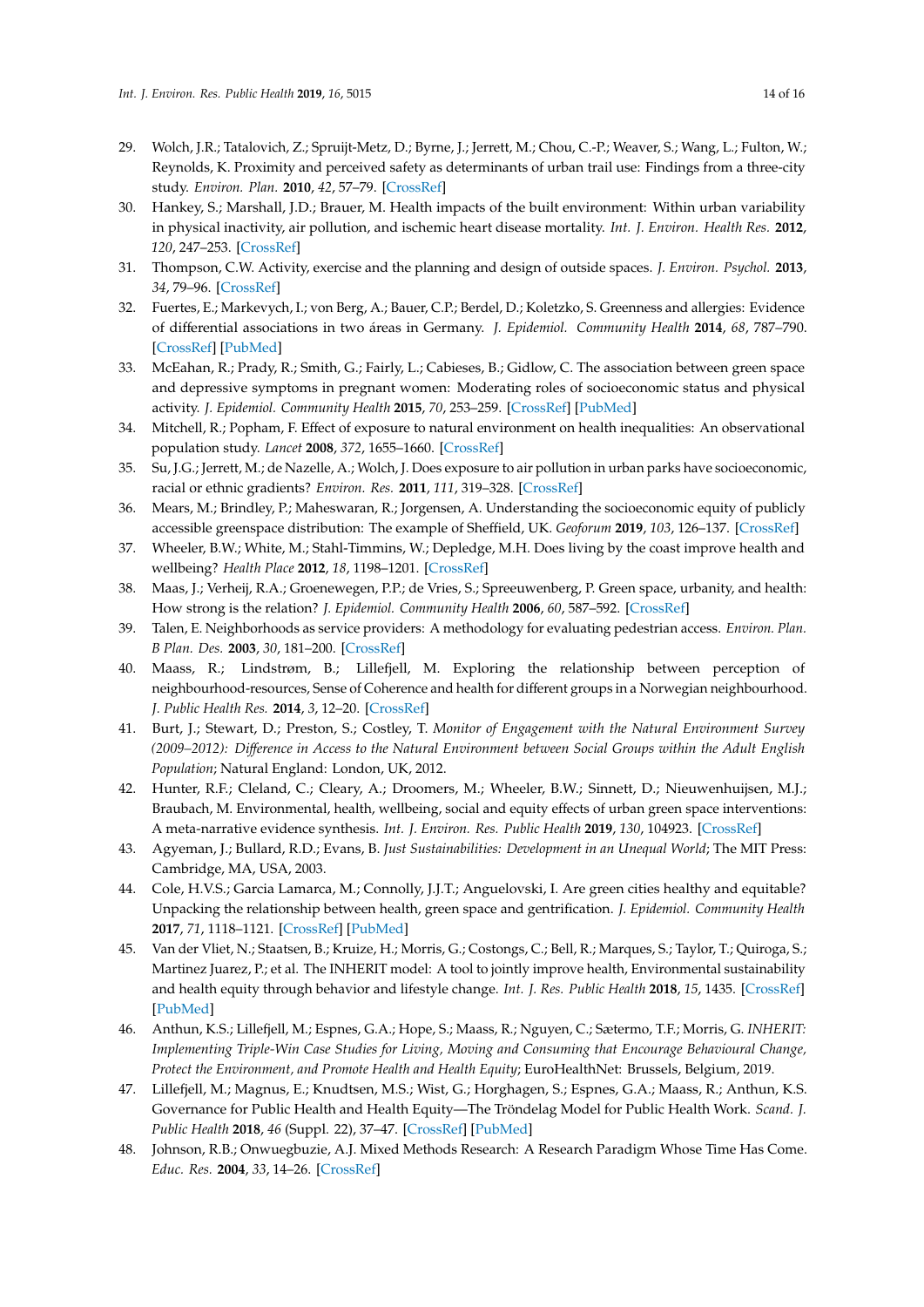- <span id="page-14-0"></span>49. Carpiano, R.M. Neighborhood social capital and adult health: An empirical test of a Bourdieu-based Model. *Health Place* **2007**, *13*, 639–655. [\[CrossRef\]](http://dx.doi.org/10.1016/j.healthplace.2006.09.001) [\[PubMed\]](http://www.ncbi.nlm.nih.gov/pubmed/17084655)
- <span id="page-14-1"></span>50. Idler, E.L.; Benyamini, Y. Self-rated health and mortality: A review of twenty-seven community Studies. *J. Health Soc. Behav.* **1997**, *38*, 21–37. [\[CrossRef\]](http://dx.doi.org/10.2307/2955359)
- <span id="page-14-2"></span>51. Bowling, A. Just one question: If one question works, why ask several? *J. Epidemiol. Community Health* **2005**, *59*, 342–345. [\[CrossRef\]](http://dx.doi.org/10.1136/jech.2004.021204)
- <span id="page-14-3"></span>52. Schipperijn, J.; Hansen, C.K.; Rask, S. Use and activity levels on newly built bicycle playgrounds. *Urban For. Urban Green.* **2015**, *14*, 163–169. [\[CrossRef\]](http://dx.doi.org/10.1016/j.ufug.2014.09.003)
- <span id="page-14-4"></span>53. Burnard, P. A method of analysing interview transcripts in qualitative research. *Nurse Educ. Today* **1991**, *11*, 461–466. [\[CrossRef\]](http://dx.doi.org/10.1016/0260-6917(91)90009-Y)
- <span id="page-14-5"></span>54. Hsieh, H.F.; Shannon, S.E. Three Approaches to Qualitative Content Analysis. *Qual. Health Res.* **2005**, *15*, 1277–1288. [\[CrossRef\]](http://dx.doi.org/10.1177/1049732305276687)
- <span id="page-14-6"></span>55. Bjørk, J.; Albin, M.; Grahn, P.; Jacobsson, H.; Ardö, J.; Wadbo, J.; Östergren, P.O.; Skärbäck, E. Recreational values of the national environment in relation to neighbourhood satisfaction, physical activity, obesity and wellbeing. *J. Epidemiol. Community Health* **2008**, *62*, e2. [\[CrossRef\]](http://dx.doi.org/10.1136/jech.2007.062414) [\[PubMed\]](http://www.ncbi.nlm.nih.gov/pubmed/18365329)
- <span id="page-14-8"></span>56. Nielsen, T.S.; Hansen, K.B. Do green areas affect health? Results from a Danish survey on the use of green areas and health indicators. *Health Place* **2007**, *13*, 839–850. [\[CrossRef\]](http://dx.doi.org/10.1016/j.healthplace.2007.02.001) [\[PubMed\]](http://www.ncbi.nlm.nih.gov/pubmed/17392016)
- <span id="page-14-7"></span>57. Dadvand, P.; Bartoll, X.; Basagaña, X.; Dalmau-Bueno, A.; Martinez, D.; Ambros, A.; Cirach, M.; Triguero-Mas, M.; Gascon, M.; Borrell, C.; et al. Green spaces and general health: Roles of mental health status, social support, and physical activity. *Environ. Int.* **2016**, *91*, 161–167. [\[CrossRef\]](http://dx.doi.org/10.1016/j.envint.2016.02.029) [\[PubMed\]](http://www.ncbi.nlm.nih.gov/pubmed/26949869)
- <span id="page-14-9"></span>58. Henderson-Wilson, C.; Sia, K.L.; Veitch, J.; Staiger, P.K.; Davidson, P.; Nicholls, P. Perceived health benefits and willingness to pay for parks by park users: Quantitative and qualitative research. *Int. J. Environ. Res. Public Health* **2017**, *14*, 529. [\[CrossRef\]](http://dx.doi.org/10.3390/ijerph14050529)
- 59. Ives, C.D.; Oke, C.; Hehir, A.; Gordon, A.; Wang, Y.; Bekessy, S.A. Capturing residents' values for urban green space: Mapping, analysis and guidance for practice. *Landsc. Urban Plan.* **2017**, *161*, 32–43. [\[CrossRef\]](http://dx.doi.org/10.1016/j.landurbplan.2016.12.010)
- <span id="page-14-10"></span>60. Tan, P.Y.; Samsudin, R. Effects of spatial scale on assessment of spatial equity of urban park provision. *Landsc. Urban Plan.* **2017**, *158*, 139–154. [\[CrossRef\]](http://dx.doi.org/10.1016/j.landurbplan.2016.11.001)
- <span id="page-14-11"></span>61. Dehringm, C.; Dunse, N. Housing density and the effect of proximity to public open space in Aberdeen, Scottland. *Real Estate Econ.* **2006**, *34*, 553–566. [\[CrossRef\]](http://dx.doi.org/10.1111/j.1540-6229.2006.00178.x)
- <span id="page-14-12"></span>62. Thompson, C.W.; Aspinall, P.; Roe, J. Access to green space in disadvantaged urban communities: Evidence of salutogenic effects based on biomarker and self-report measures of wellbeing. *Procedia-Soc. Behav. Sci.* **2014**, *53*, 10–22. [\[CrossRef\]](http://dx.doi.org/10.1016/j.sbspro.2014.10.036)
- 63. Hamano, T.; Kawakami, N.; Li, X.; Sundquist, K. Neighborhood environment and stroke: A follow-up study in Sweden. *PLoS ONE* **2013**, *2*, e56680.
- <span id="page-14-13"></span>64. Leventhal, T.; Brooks-Gunn, J. The neighborhoods they live in: The effects of neighborhood residence on child and adolescent outcomes. *Psychol. Bull.* **2000**, *126*, 309–337. [\[CrossRef\]](http://dx.doi.org/10.1037/0033-2909.126.2.309)
- <span id="page-14-14"></span>65. Vaughan, K.B.; Kaczynski, A.T.; Wilhelm Stanis, S.A.; Besenyi, G.M.; Bergstrom, R.; Heinrich, K.M. Exploring the distribution of park availability, features, and quality across Kansas City, Missouri by income and race/ethnicity: An environmental justice investigation. *Ann. Behav. Med.* **2013**, *45*, S28–S38. [\[CrossRef\]](http://dx.doi.org/10.1007/s12160-012-9425-y) [\[PubMed\]](http://www.ncbi.nlm.nih.gov/pubmed/23334757)
- <span id="page-14-15"></span>66. Kaczynski, A.T. Neighborhood Walkability Perceptions: Associations with Amount of Neighborhood-Based Physical Activity by Intensity and Purpose. *J. Phys. Act.* **2010**, *7*, 3–10. [\[CrossRef\]](http://dx.doi.org/10.1123/jpah.7.1.3) [\[PubMed\]](http://www.ncbi.nlm.nih.gov/pubmed/20231749)
- <span id="page-14-16"></span>67. Organisation for Economic Cooperation and Development (OECD). *Perspectives on Global Development 2012: Social Cohesion in a Shifting World*; OECD Publishing: Paris, France, 2012.
- <span id="page-14-17"></span>68. Kickbusch, I.; Gleicher, D. *Governance for Health in the 21st Century*; World Health Organization: Geneva, Switzerland, 2012.
- <span id="page-14-18"></span>69. Mertens, L.; Van Dyck, D.; Deforche, B.; De Bourdeaudhuij, I.; Brondeel, R.; Van Cauwenberg, J. Individual, social, and physical environmental factors related to changes in walking and cycling for transport among older adults: A longitudinal study. *Health Place* **2019**, *55*, 120–127. [\[CrossRef\]](http://dx.doi.org/10.1016/j.healthplace.2018.12.001) [\[PubMed\]](http://www.ncbi.nlm.nih.gov/pubmed/30551993)